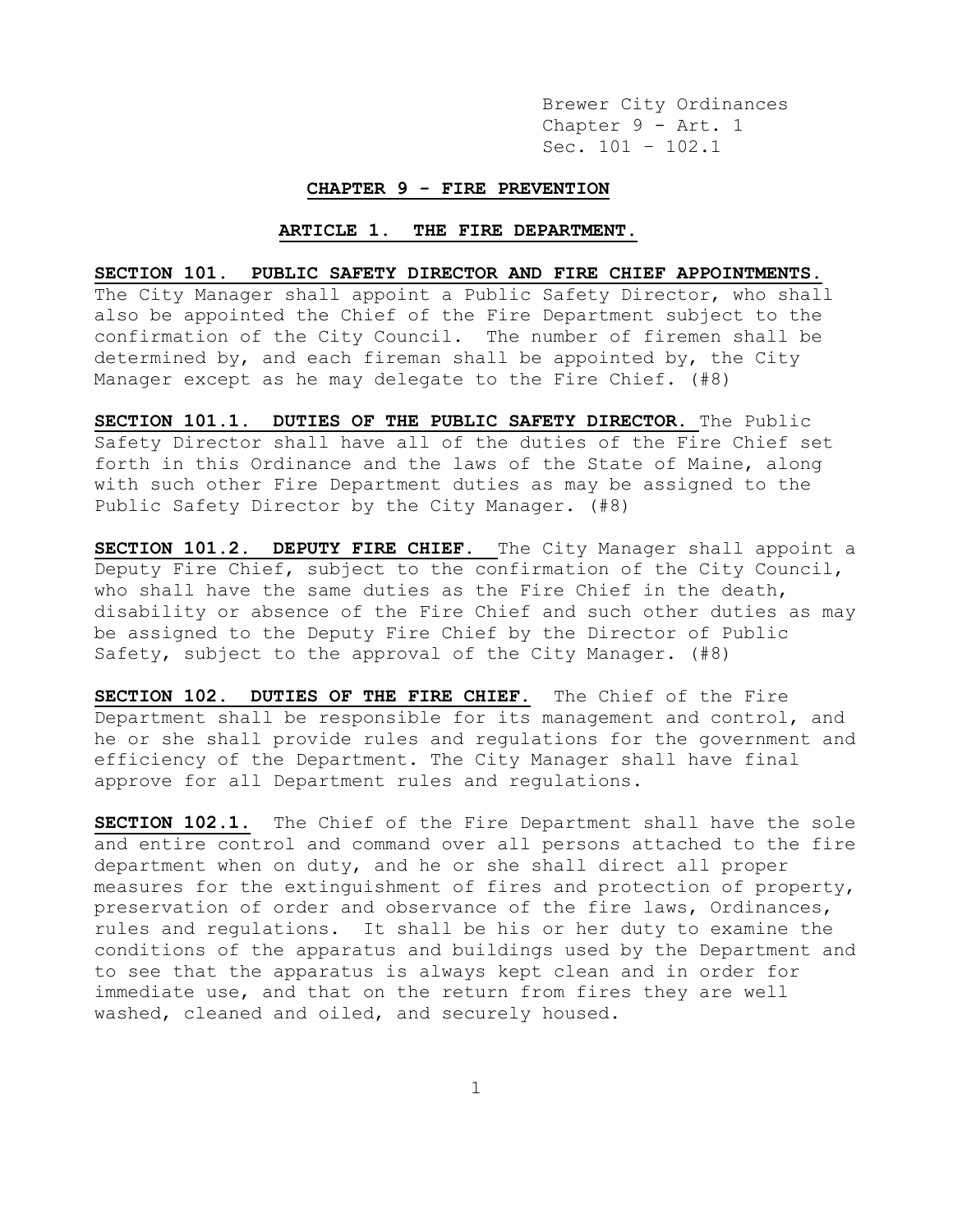Brewer City Ordinances Chapter 9 - Art. 1 Sec.  $102.2 - 106$ 

**SECTION 102.2.** He or she shall keep a record of all alarms of fire and report monthly the same to the City Manager. He or she shall keep a record of the number of buildings damaged by fire, with the names of the owners, if known, and incorporate the statistics in his annual report to the City Manager.

**SECTION 103. FIRE WARD AND FIRE INSPECTOR.** The Chief of the Fire Department shall be fire ward and fire inspector, and is hereby authorized and required to perform all the duties of said offices under and by virtue of the provisions of Title 25 M.R.S.A. §2391 and all acts additional thereto and amendatory thereof. The Fire Chief may delegate the daily duties of Fire Inspector to one or more Fire Department Officers under his command. Further, as the delegate or designate of the Fire Chief the Fire Department Officer having command of the Department from time to time is charged with enforcing any and all public fire safety codes and Ordinances on an immediate basis in cases where public safety is immediately involved.

**SECTION 104. DUTIES OF THE FIRE INSPECTOR.** It shall be the duty of the Fire Inspector to inspect or cause to be inspected by Fire Department Officers or members, as often as may be necessary, all buildings, premises, and public thoroughfares, except the interiors of private dwellings, for the purpose of ascertaining and causing to be corrected, any conditions liable to cause fire, or any violations of the provisions or intent of the laws of the State, or of any Ordinance of the City affecting fire hazards or public safety involving the structural condition of buildings.

**SECTION 105. EQUIPMENT.** The City Council shall determine what equipment the City shall furnish for the use of members of the Fire Department.

**SECTION 105.1.** All equipment furnished by the City shall remain the property of the City. Equipment that has expired will be properly disposed and removed from the City's equipment inventory list.

**SECTION 106. CALL MEN.** Call men shall notify the Fire Chief whenever by virtue of sickness or absence from the City, they are not available for duty*.* Call men will provide the Fire Chief with an approximate length of time away from the Fire Department.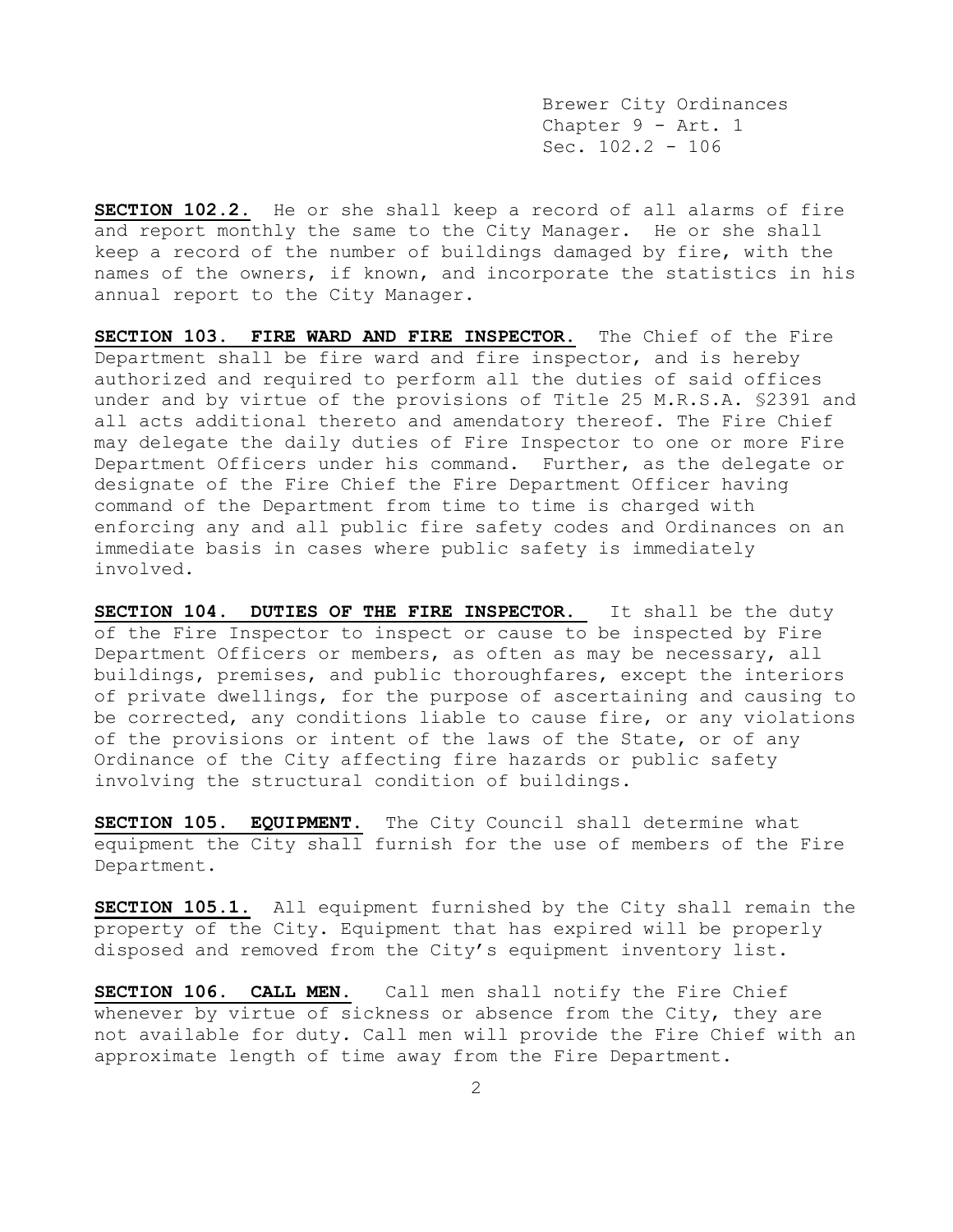Brewer City Ordinances Chapter 9 - Art. 1 Sec. 106.1 -

**SECTION 106.1.** Call men shall receive reasonable compensation, as determined by the Fire Chief, for reporting to alarms.

## **SECTION 107. SECOND ALARMS.**

**SECTION 108. AUTHORIZED USE OF A RED BLINKER OR FLASHING RED SIGNAL LIGHT BY MEMBERS OF the BREWER FIRE DEPARTMENT.** The City Council, as the municipal officers of the City of Brewer, hereby authorizes an officer or firefighter of the Brewer Fire Department, who has been designated as such by the Fire Chief of the Brewer Fire Department, to use a red blinker or flashing red signal light as described in Maine State Motor Vehicle regulations and not more than Five (5") inches in diameter on his or her vehicle, under the terms and conditions specified. The light may only be mounted as near as practicable above the registration plate on the front of a motor vehicle or mounted on the dashboard so that the light will be shielded from the driver so as not to interfere with his or her vision while operating the vehicle. Such light may be displayed but shall not be in operation except while the vehicle is in use for fire or other emergency service. No officer or firefighter shall operate a red blinker or flashing red signal light upon such vehicle, except while actually en route to the scene of a fire or other emergency requiring his services and unless he shall be an active member of the Department.

Prior to the authority provided herein, taking effect, the Fire Chief must authorize and countersign, in writing, each officer's and

firefighter's authority. The authority provided herein shall automatically terminate upon the verbal or written notice of termination of authority to the officer or firefighter by the Fire Chief.

Nothing in this section shall be construed to violate Title 29-A, M.R.S.A. § 2054, as amended.

3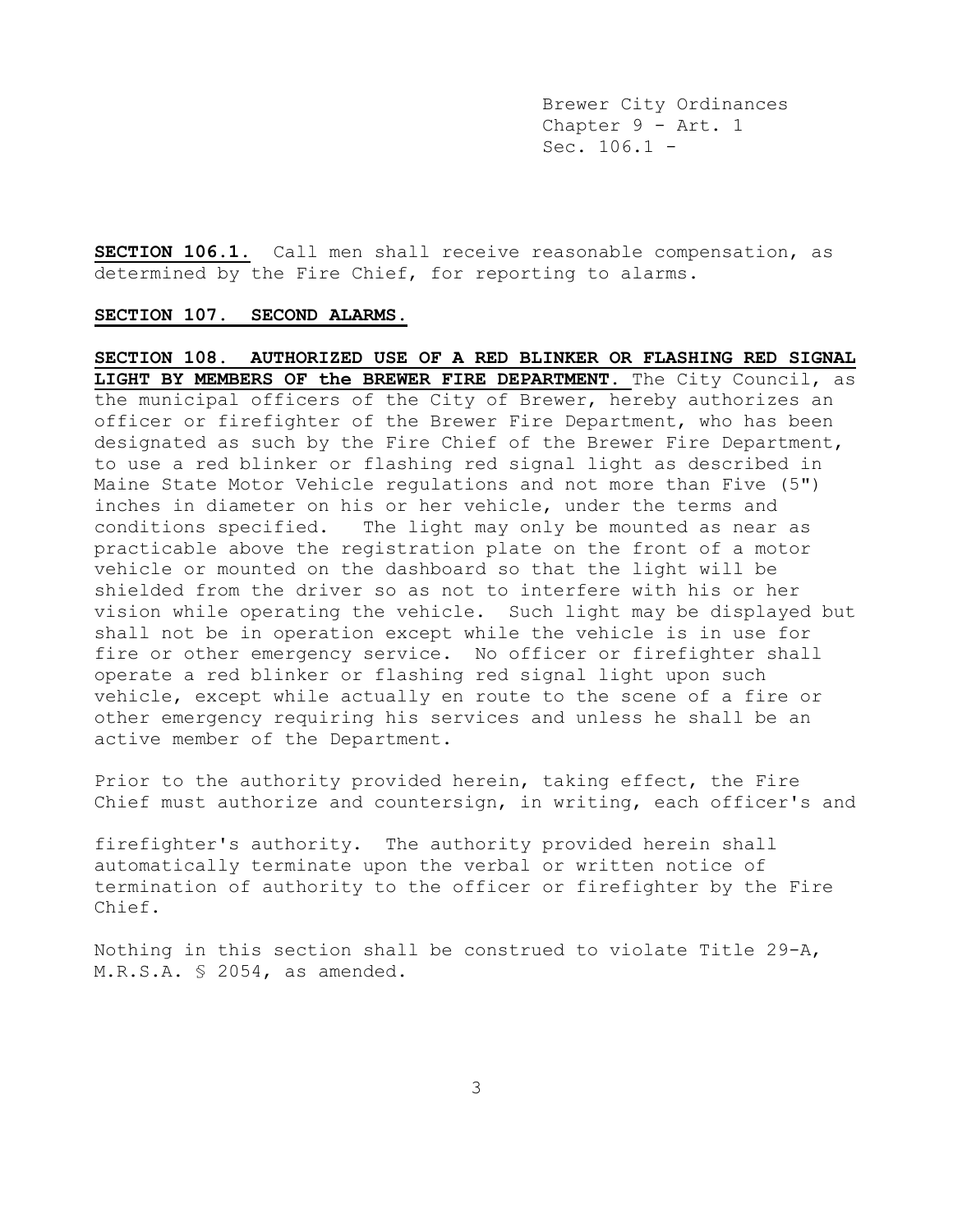Brewer City Ordinances Chapter 9 - Art. 2 Sec. 201 – 204

# **ARTICLE 2. FIRE FIGHTING.**

**SECTION 201.** Whenever any hostile fire shall break out in the City the Fire Chief, or Officer in Charge of said Department or person in charge of said Department for the time being, shall go to or near the place where the fire may be and cause the apparatus to be arranged and worked in such manner as to most effectively extinguish the fire, and may require and compel the assistance of all persons in extinguishing the fire and removing furniture, goods and merchandise, from any building on fire or in danger thereof and to guard and secure the same, and in pulling down or demolishing any house or building or suppressing tumults and disorder; and it shall be his or her duty to cause order to be preserved throughout the Department in going to, working at, and returning from fires and other alarms.

**SECTION 202. PERSONS TO OBEY FIRE CHIEF.** All persons who may be present at any fire or emergency shall obey the command and direction of any Department Officer, and render their services in mitigating the emergency in such a manner as they may be required to do; and it shall be the duty of the Fire Chief to report all City employees who neglect or refuse to comply with the provisions of this Section to the City Manager.

**SECTION 203. REMOVING BUILDINGS.** Whenever it shall be determined by the Fire Chief or Officer in Command at any fire to pull down or demolish any building which may be on fire, or which it may be deemed necessary to be removed to prevent the spread of fire, the same may be done by his or her order.

**SECTION 204. DUTY OF POLICE OFFICERS.** It shall be the duty of the Chief of Police, and such officers of the police department as may be assigned for such duty, on an alarm for fire, to go to the place where the fire may be and use their best efforts to preserve the public peace and to prevent the theft and destruction of property, and to cause the removal of all suspected persons.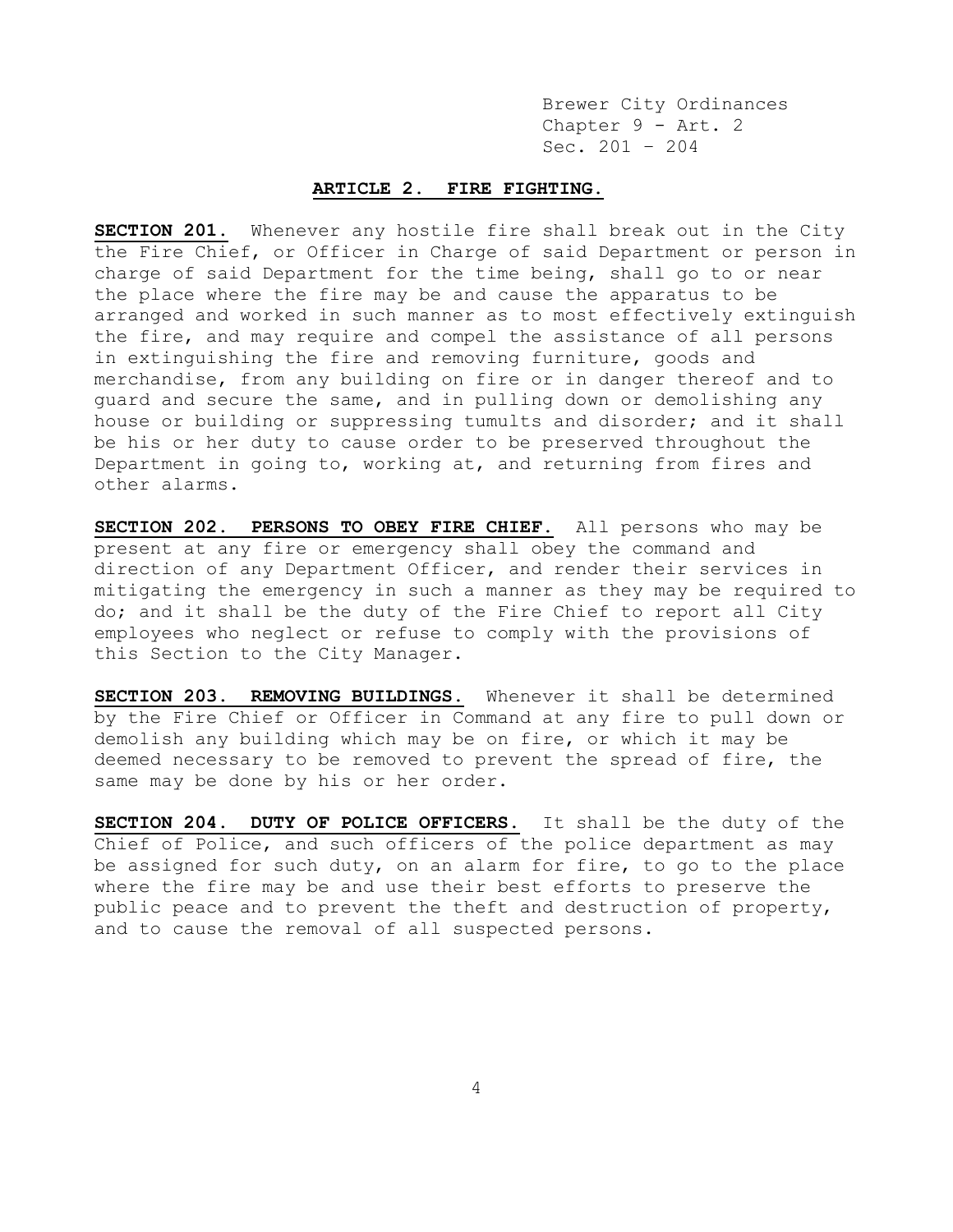Brewer City Ordinances Chapter  $9 - Art. 2 & 3$ Sec.  $205 - 206$ 

**SECTION 205. AID TO OTHER COMMUNITIES.** The City Manager or Chief of the Fire Department or Officer in Charge of said Department for the time being, may permit the fire fighting and other emergency equipment to be sent to the assistance of other cities and towns in cases of fire or other emergency, but such apparatus shall not be taken more than Ten (10) miles outside the city for any other purpose except by authority of the City Manager or by written agreement with another municipality. The Fire Chief shall promptly, after such service, render a report to the City Manager of the time and number of pieces of apparatus and the number of men involved, and the City Manager shall arrange with the City Treasurer to promptly render bills for such services and collect the money due the City. No bill shall be rendered to any community with which the City maintains a reciprocal arrangement for fighting fires.

**SECTION 206 ADDITIONAL DUTIES** In addition to suppressing and preventing fires, the Fire Department shall respond to and mitigate hazardous materials incidents, terrorist acts, natural disasters and medical emergencies in the City of Brewer.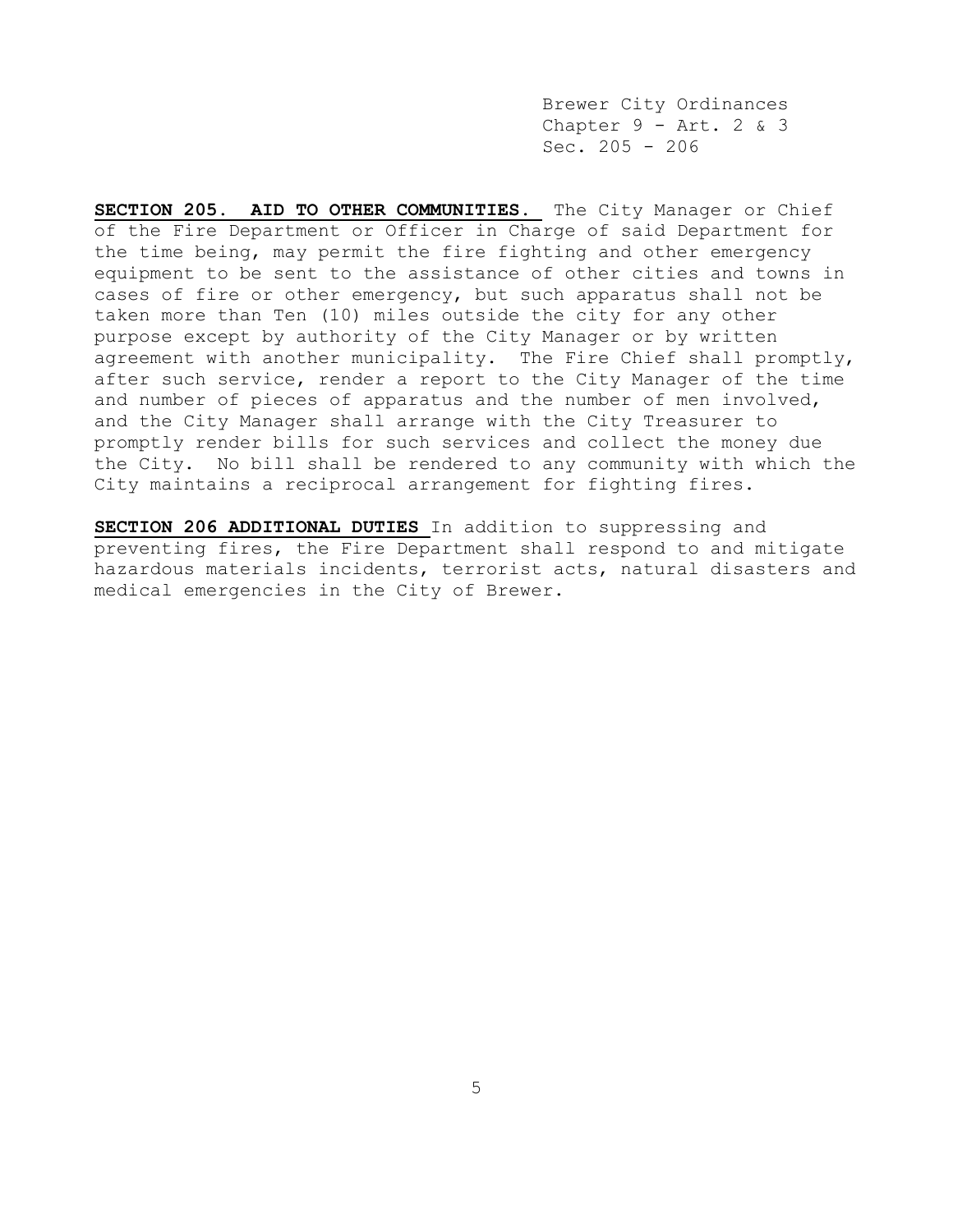Brewer City Ordinances Chapter 9 - Art. 3 Sec. 301 - 303

## **ARTICLE 3. INSPECTIONS AND PERMITS.**

**SECTION 301. RIGHT OF ENTRY.** The Chief of the Fire Department or any member thereof designated by him as an Inspector, may at all reasonable hours, enter any building or premises for the purpose of making any inspection, which under the provisions of this Ordinance, the Fire Chief may deem necessary, as authorized by Title 25, M.R.S.A, §2352

**SECTION 302. REMOVAL OF HAZARDOUS CONDITIONS.** Whenever a Fire Department Officer finds in any building or upon any premises or other place, combustible or explosive matter or dangerous accumulation of rubbish or unnecessary accumulation of waste paper, boxes, shavings, or any highly flammable materials, and so situated as to endanger property, or shall find obstructions to or on fire escapes, stairs, passageways, doors or windows, liable to interfere with the operation of the Fire Department, or egress of occupants in case of fire, he shall order the same to be removed or remedied.

**SECTION 303. APPEAL FROM ORDERS.** Such order shall be forthwith complied with by the owner or occupant of said buildings or premises; provided, however, that if the said owner or occupant shall deem himself aggrieved by such order when made by the Fire Chief or Inspector, he or she may, within 24 hours, appeal to the City Council, and the cause of the complaint shall be at once investigated by the direction of the Council and, unless by their authority to order above named is revoked, such order shall remain in force and be forthwith complied with by the said owner or occupant. The Fire Chief, Inspector, or the City Council shall make, or cause to make, an immediate investigation as to the presence of combustible material or the existence of inflammable conditions in any building or upon any premises under their jurisdiction, upon complaint of any person having an interest in said buildings or premises or property adjacent thereto. Any owner or occupant of buildings or premises, failing to comply with the orders of the authorities above specified, shall be punished by a fine of not less than Five (\$5.00) Dollars for each day's neglect.-Title 25, M.R.S.A., §2360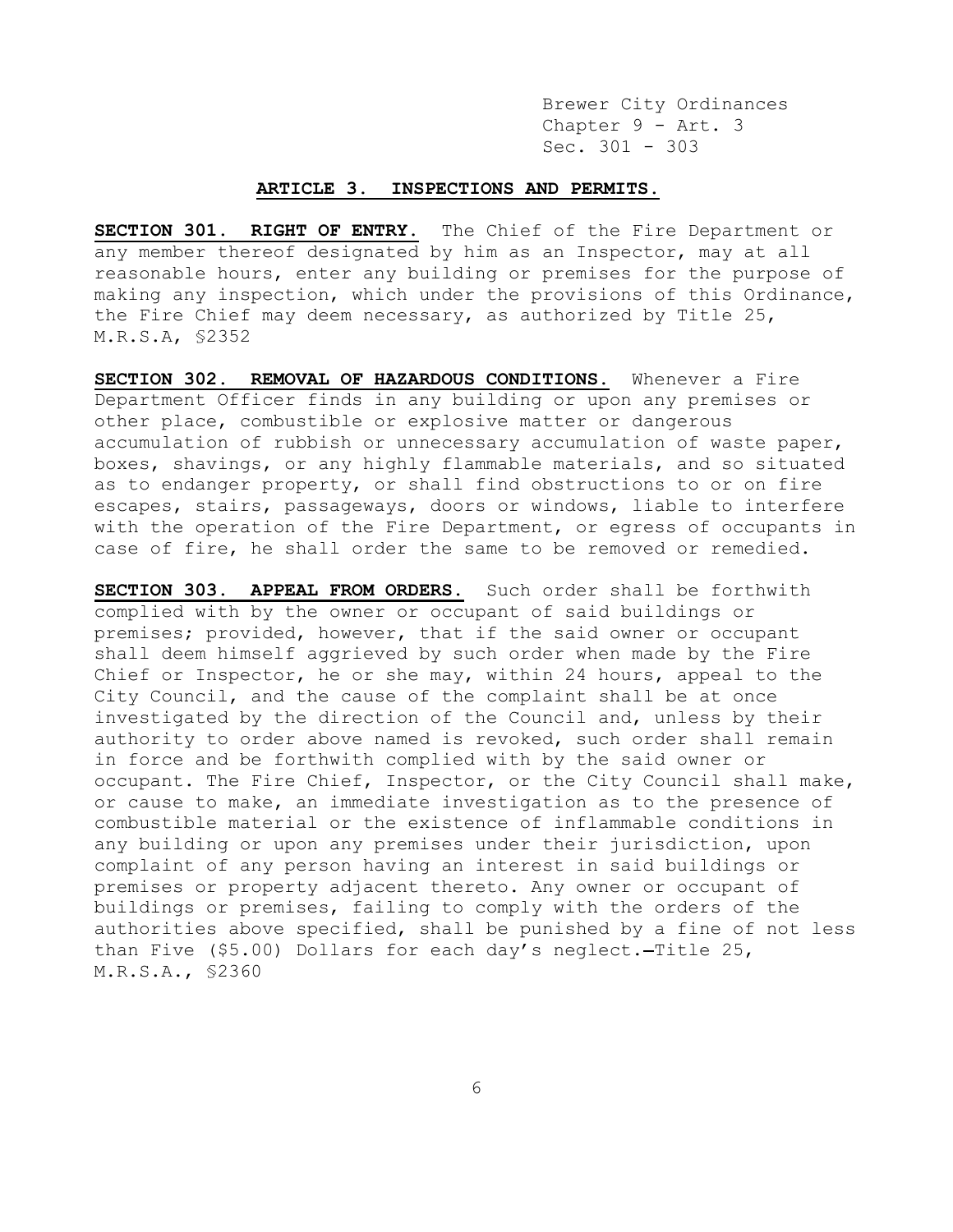Brewer City Ordinances Chapter 9 - Art. 3 Sec. 304

**SECTION 304. PERMITS.** Permits required by the provisions of this Ordinance, which are to be obtained from the Chief of the Fire Department, shall be obtained in writing. Permits shall be for such period as the Fire Chief may specify but not exceeding one year. They shall be kept on the premises designated therein and shall be subject to the inspection by any Officer of the Fire or Police Department.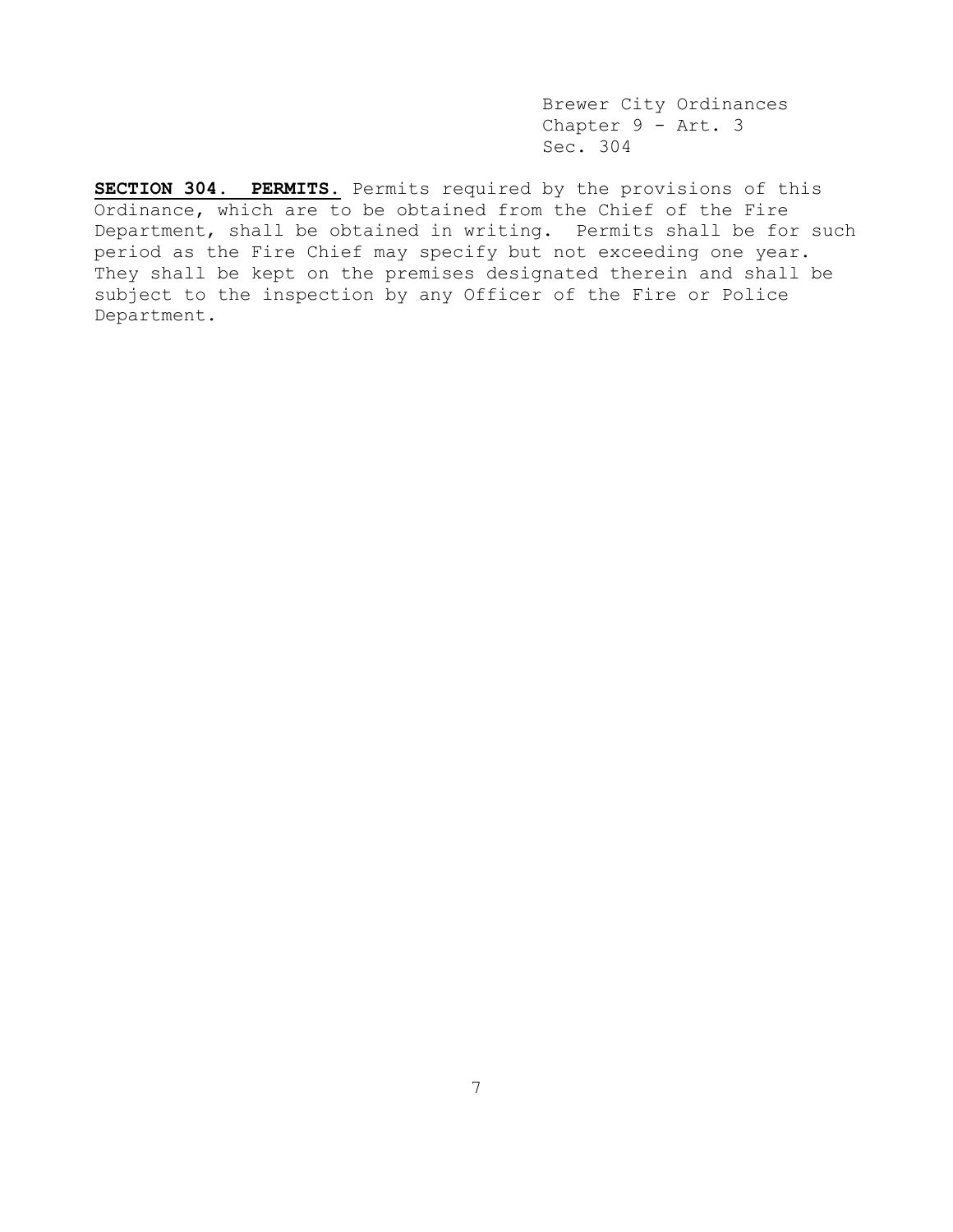Brewer City Ordinances Chapter 9 - Art. 3A Sec. 100 - 200

## **ARTICLE 3A. FIRE LANE AND FIRE ZONE ESTABLISHMENT.**

**SECTION 100. PURPOSE.** Fire lanes and fire zones are established for the purpose of promoting the public health, safety and welfare by recognizing that there exist buildings and other areas within the city to which the public will be invited, served or housed. These buildings or other areas must be provided prompt, adequate emergency services including access by firefighters and other emergency personnel and their equipment to accomplish said purposes and effect the saving of life and property in emergency situations.

### **SECTION 101. DEFINITIONS.**

**SECTION 101.1** "fire lane" is defined for the purpose of this section as a marked and designated, unobstructed passageway at least ten (10) feet in width, constructed and maintained in a manner to permit the free passage of fire apparatus and other emergency vehicles, equipment and personnel regardless of the season of the year, time of day or weather conditions.

**SECTION 101.2** "parking area" is defined as lots, areas, or other accommodations, including any necessary access way serving such area, used for the parking of motor vehicles off the street, alley or other way, which said lots, areas or other accommodations are available for use by the public either with or without charge.

**SECTION 101.3** "fire zone" is defined as a designated unobstructed passageway commencing at a means of public ingress and or egress to a building or area and terminating at a public way or fire lane. The width of such passageway shall not be less than the width of the means of ingress and or egress to which it serves.

**SECTION 200. APPLICABILITY.** The provisions of this article shall be applicable to the following: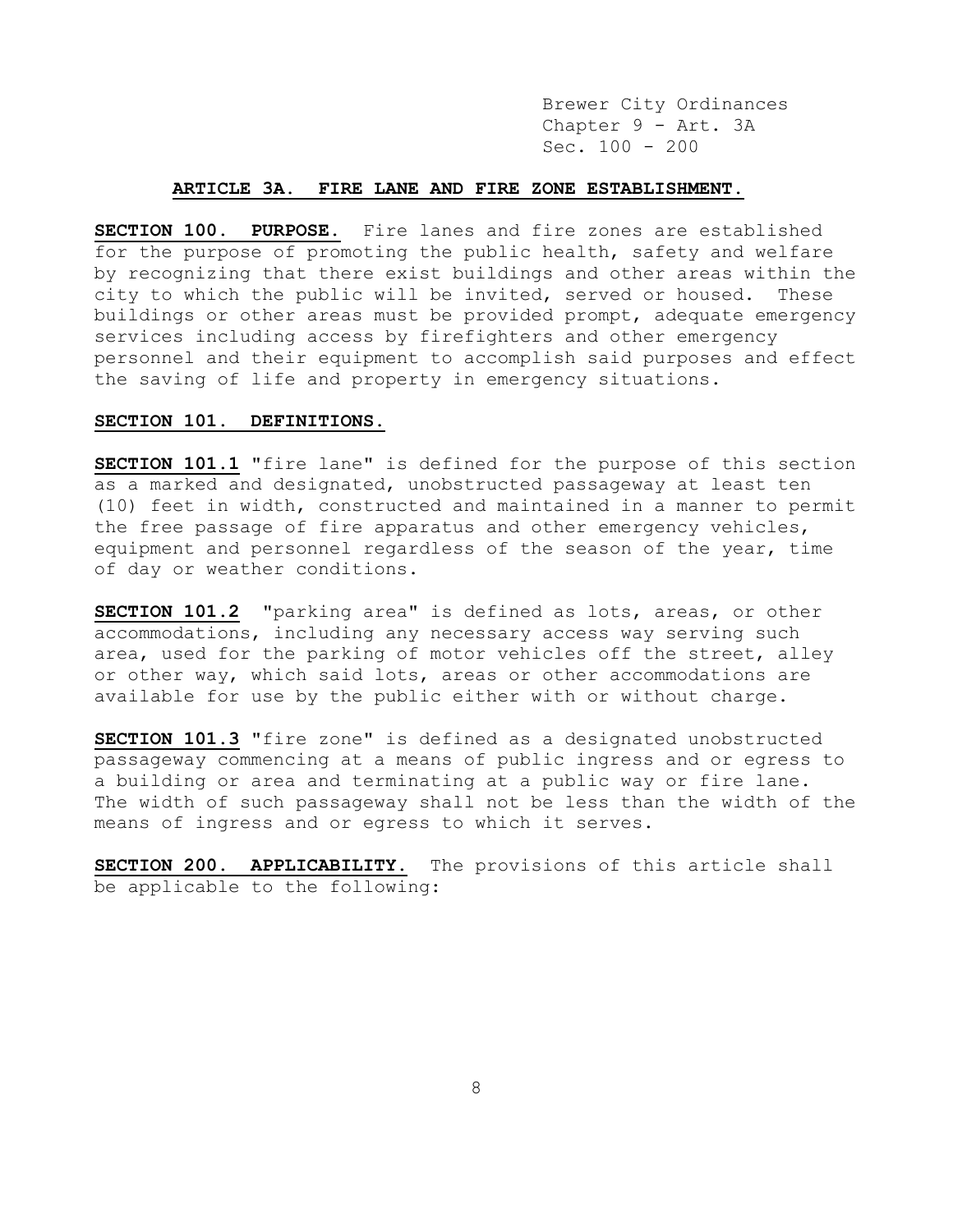Brewer City Ordinances Chapter 9 - Art. 3A Sec. 201 - 300

# **SECTION 201**

(a)Existing shopping centers, businesses and places of assembly with fire lanes and/or fire zones in place in their parking areas on the effective date of this section.

(b) All educational occupancies either public or private used for the gathering of groups of six or more students for the purpose of instruction.

(c) Hospitals, convalescent homes and/or nursing homes.

(d) All places of assembly used for the gathering together of fifty (50) or more persons in one room, area, or enclosure.

(e) Any purposed use, which requires site plan review under Article 6, Chapter 24, Brewer Zoning Ordinance.

**SECTION 300. ESTABLISHMENT OF FIRE LANES.** The Fire Chief or his or her agent shall review each development, area or use to which this article is applicable to determine the necessity for the designation of fire lanes and or fire zones. In the event that the Fire Chief or his or her agent determines the need for fire lanes and or fire zones, the Fire Chief or his or her agent shall designate the location(s) of such fire lanes and or fire zones by written order and shall notify in writing the owner(s) or agent of the premises of such designations and of any specific requirements for compliance with this article. Such written orders shall prescribe a ten (10) day time period for compliance with the provisions of this article. Failure to comply within the prescribed time period shall render the owner(s) of the premises or their agent liable to a fine of one hundred (\$100.00) dollars. Each day following such specified time shall constitute a new and separate violation.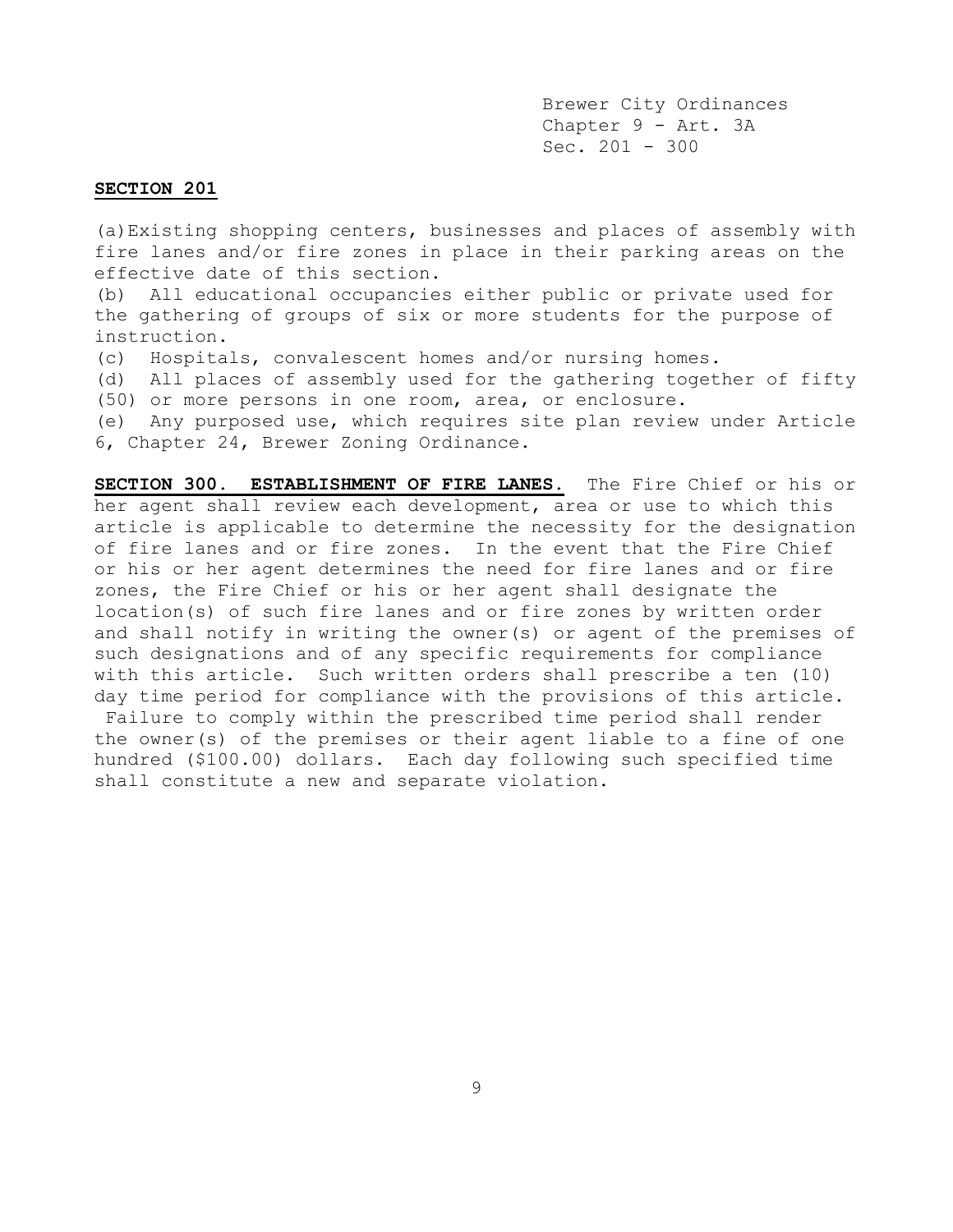Brewer City Ordinances Chapter 9 - Art. 3A Sec. 400

**SECTION 400. MAINTENANCE AND IDENTIFICATION OF FIRE LANES AND OR FIRE ZONES.** Fire lanes and or fire zones established by this article shall be kept free of ice, snow and rubbish accumulation and containers or other obstructions. The owner(s) or their agent shall cause to be erected, installed and maintained at their expense permanent signs of minimum dimensions of eighteen (18) inches wide by twenty-four (24) inches high, bearing the words "FIRE LANE - NO PARKING - VEHICLE WILL BE TICKETED OR TOWED AT OWNERS EXPENSE" and placed at intervals not to exceed twenty-five (25) feet in or adjacent to said fire lane and or fire zone. Such owner(s) or their agents shall cause other and further designations such as pavement markings and or marked and designated movable barricades to warn persons to keep said fire lanes and or fire zones unobstructed. Failure to maintain a fire lane and or fire zone in accordance with this section shall render the owners of said premises liable to a fine of one hundred (\$100.00) dollars with each continuing day of such violation constituting a separate offense.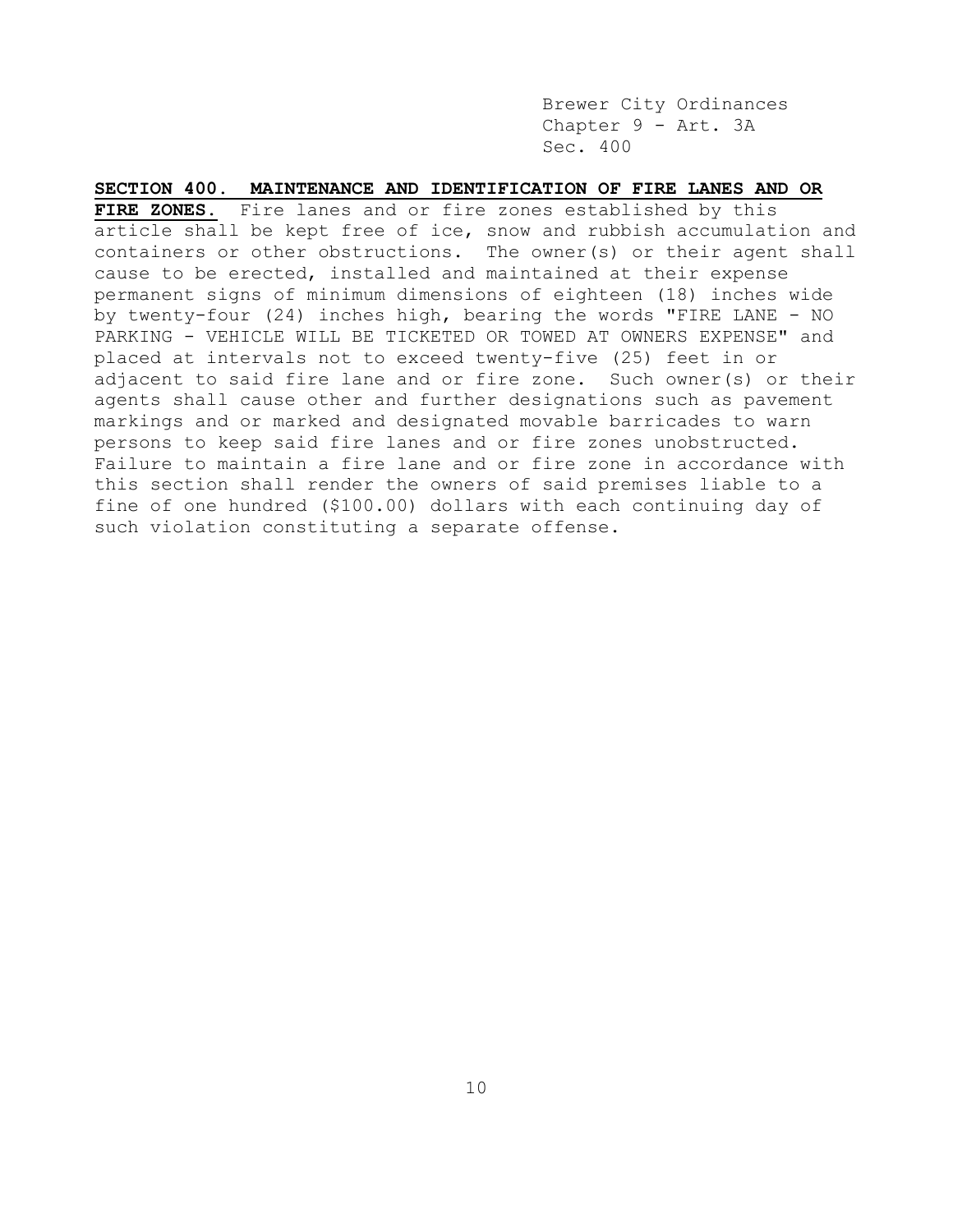Brewer City Ordinances Chapter 9 - Art. 3B Sec. 100 - 103

#### **ARTICLE 3B. ENTRY SYSTEMS AND INFORMATIONAL SIGNAGE.**

## **SECTION 100. PURPOSE.**

The provisions of this section shall be applicable to both new construction and existing buildings as of the effective date of this section.

# **SECTION 101. E-911, ROAD NAMES, AND BUILDING IDENTIFICATION SIGNAGE.**

**101.1.** All streets, roads, and ways shall be named and signed according to the requirements of Chapter 50, of the City of Brewer's Charter, Codes, and Ordinances.

**101.2.** All buildings, apartments, units, and all applicable doors numbering shall be identified and signed according to the requirements of Chapter 50, of the City of Brewer's Charter, Codes, and Ordinances.

**SECTION 102. EMERGENCY ENTRY SYSTEMS.** The owner or builder of any new or rehabilitated civic, commercial, institutional, or industrial occupancies and all residential occupancies of more than 10 units utilizing a common entry lobby, will provide, at their expense, one or more Knox Lock Boxes on the structure for the Fire Department's use. Said boxes will be located on the exterior of the building in location(s) designated by the Fire Chief.

**SECTION 103. NOTICE OF LIGHTWEIGHT TRUSS CONSTRUCTION.** All buildings and structures in Brewer that are constructed using lightweight trusses of any material as structural or load bearing members will be labeled to notify emergency responders of the existence of said truss construction. The owners and tenants of all such buildings and structures will allow the fire department to attach and maintain a notice or sign on the exterior of the building / structure, dimensions of which will be 4 inches by 4 inches or smaller. The signs / labels will be supplied by the Fire Department.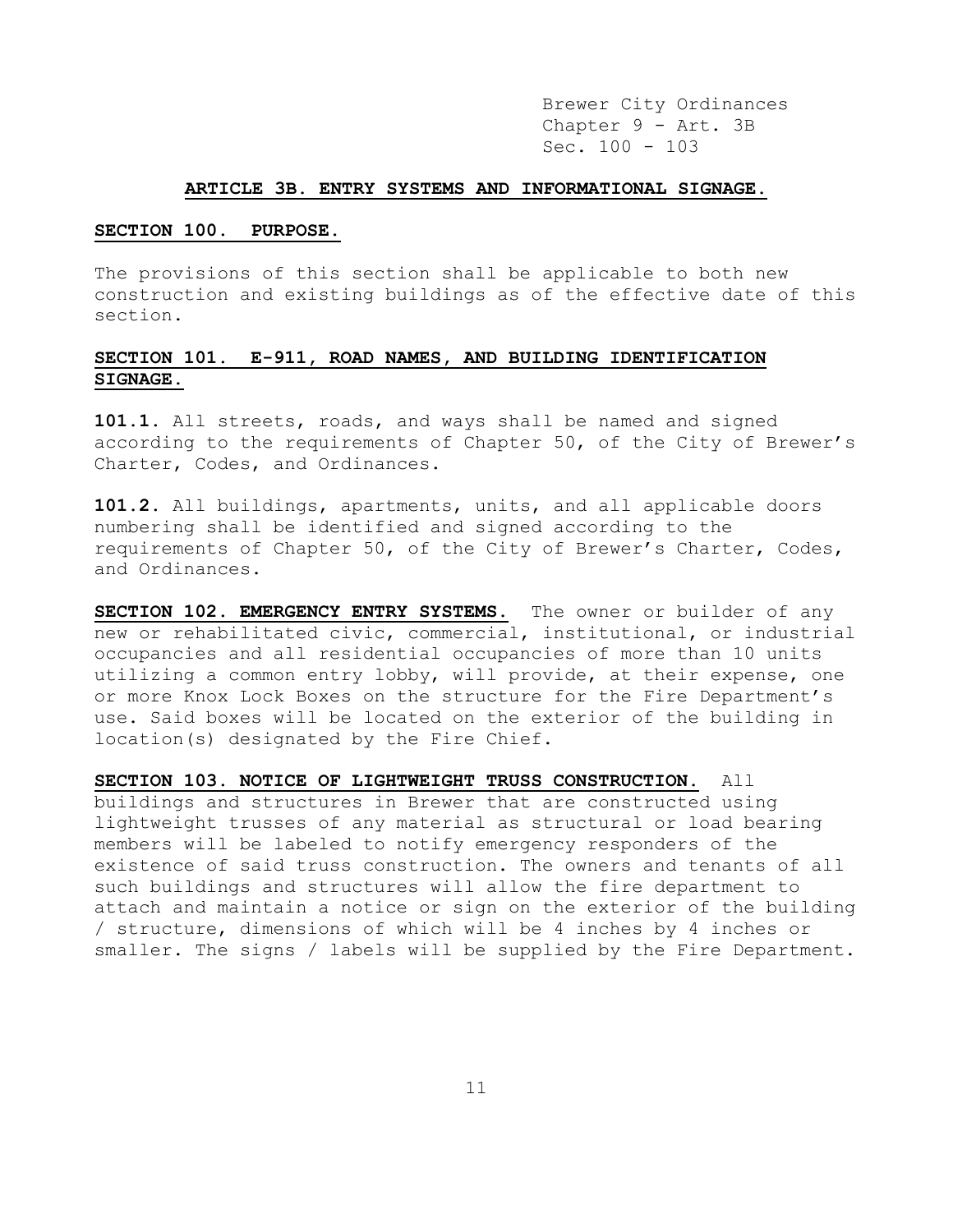Brewer City Ordinances Chapter 9 - Art. 3B Sec. 104 - 105

**SECTION 104 FIRE DEPARTMENT SPRINKLER CONNECTIONS.** All buildings with a fire department sprinkler connection shall have identifying signage reading "FDC". At minimum, said sign shall be six (6) inches in height, red and white reflective, and be located directly above the connection. The building owner is responsible for installing and maintaining the signage.

**SECTION 105 SPRINKLER CONTROL ROOMS.** All buildings with a sprinkler control room shall have identifying signage reading "SPRINKLER CONTROL ROOM". At minimum, said sign shall be six (6) inches in height, red and white reflective, and located on exterior doors that have direct access to a sprinkler room. The building owner is responsible for installing and maintaining the signage.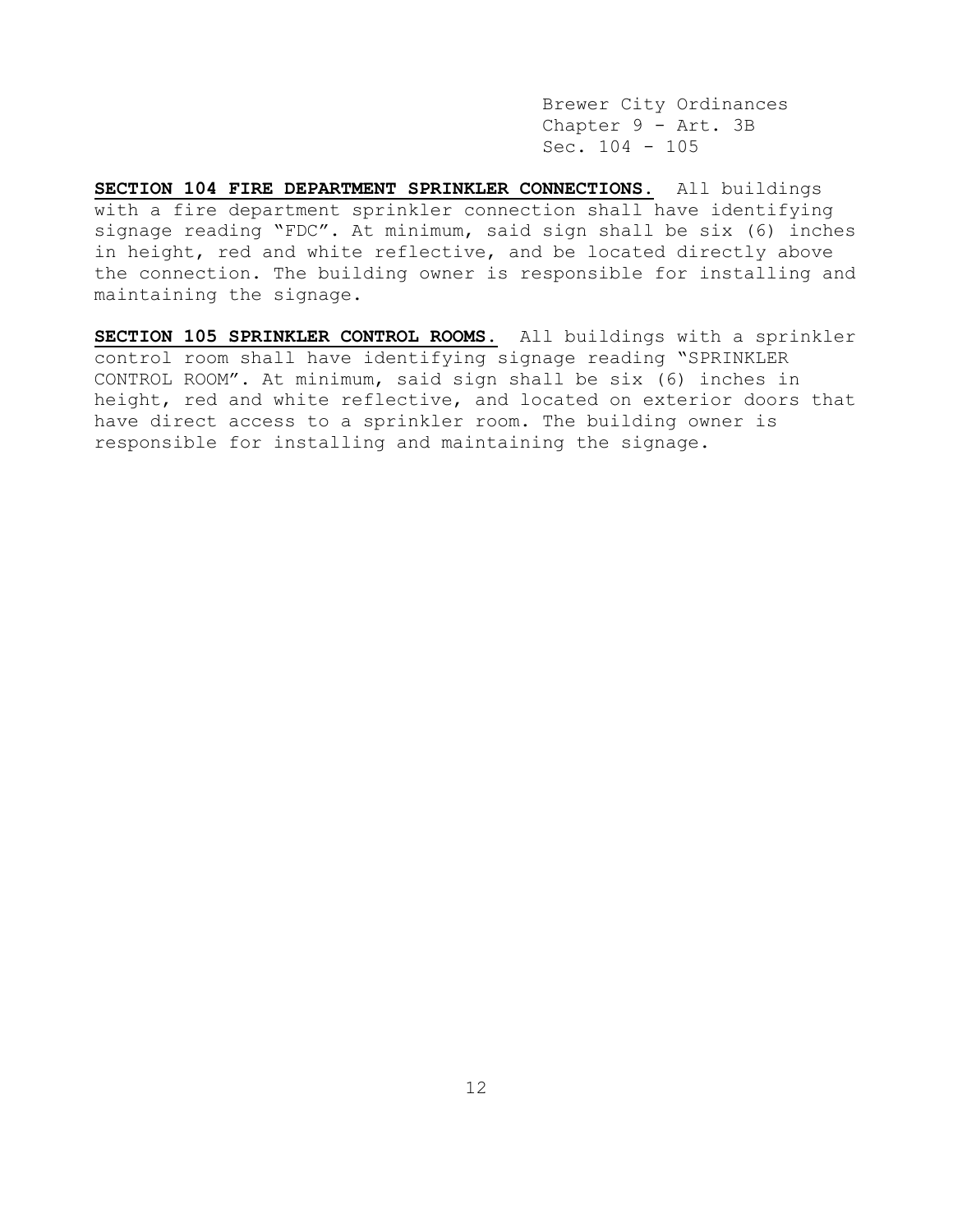Brewer City Ordinances Chapter 9 - Art. 4 Sec.  $401 - 402.2$ 

#### **ARTICLE 4. MISCELLANEOUS PROVISIONS FOR FIRE PREVENTION.**

**SECTION 401. PROHIBITED OPEN BURNING.** Except as provided in Section 402 of this chapter, the following types of burning are prohibited:

**SECTION 401.1** open burning of tires, rubber products, asphalt shingles, industrial leather scraps and wire insulation is prohibited.

**SECTION 401.2** open burning of rubbish, refuse, garbage, human or animal remains and by-product wastes such as tar, paints, solvents and sludge is prohibited. (#4)

**SECTION 401.3** open burning of highly combustible domestic, household trash such as paper, cardboard cartons and wood boxes is prohibited. (#4)

**SECTION 401.4** open burning of leaves, brush, deadwood, stumps, and tree cuttings is prohibited except by permit as in Section 402. (#4)

No person, firm, corporation or other legal entity shall engage in any open burning except in conformity with the provisions of Section 402.

**SECTION 402. PERMISSIBLE OPEN BURNING.** The following types of burning are permissible if a permit has been obtained from the Fire Chief or his or her agent so long as the burning is conducted according to the terms and conditions of such permit, and that no nuisance is created. If in the judgment of the Fire Chief or his or her designee the burning is creating a public nuisance or danger then the permit will be revoked and the fire extinguished.

**SECTION 402.1** recreational campfires kindled whether the ground is or is not covered by snow;

**SECTION 402.2** fires in conjunction with holiday and festive celebrations;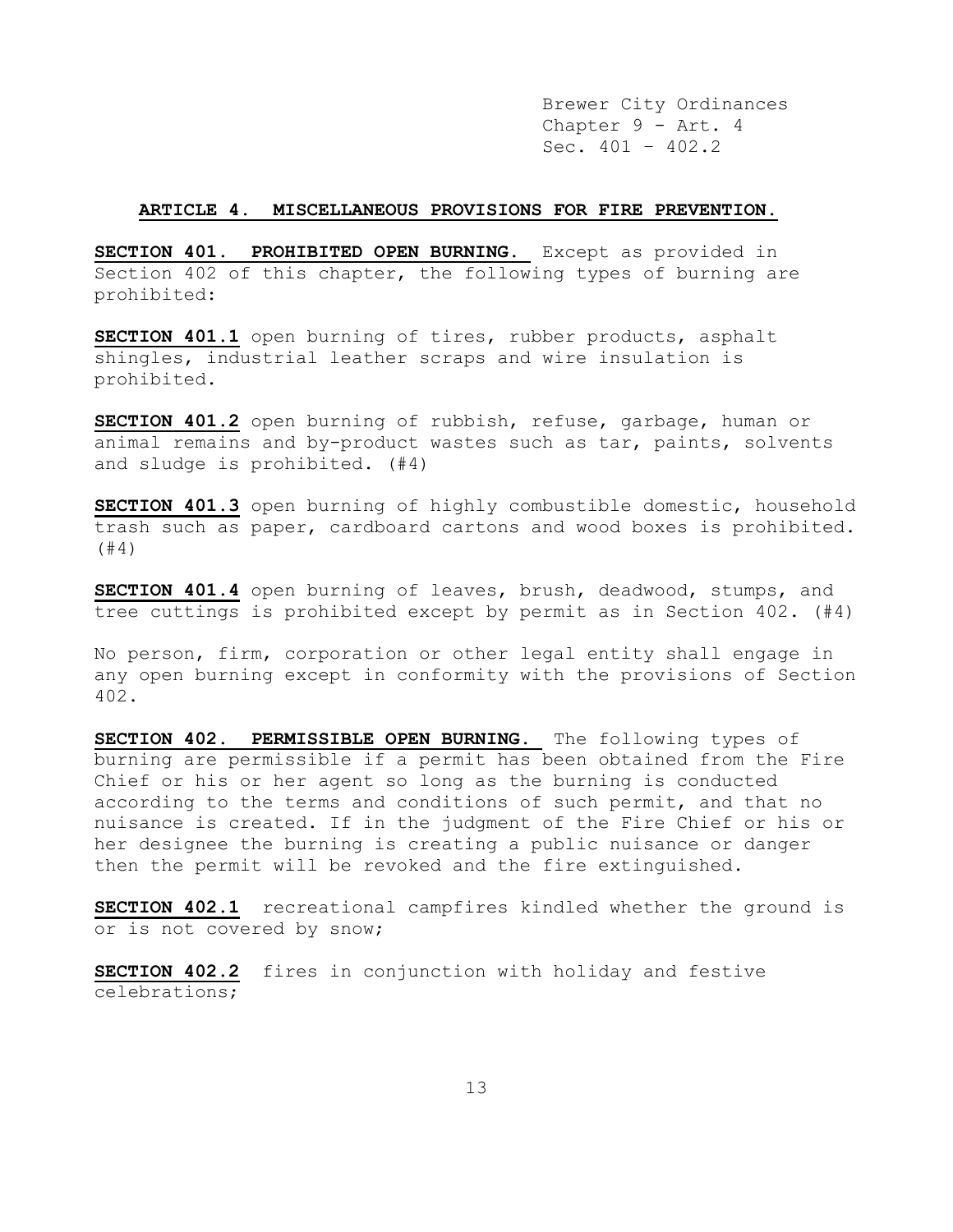Brewer City Ordinances Chapter 9 - Art. 4 Sec. 402.3 – 402.10.1

**SECTION 402.3** burning of solid or liquid fuels and structures for the purpose of research or bona fide instruction and training of municipal, volunteer and industrial firefighters in methods of fighting fires when conducted under the direct control and supervision of qualified instructors as designated by the Fire Chief;

**SECTION 402.4** burning for agricultural purposes which includes but is not limited to open prescribed burning for timberland management, hay fields, crop fields or berry lands on an active farm;

**SECTION 402.5** residential open burning of leaves, brush, deadwood stumps and tree cuttings accrued from normal property maintenance by the individual land or homeowner or lessees. Subject to the Nuisance and danger provisions in Section 402;

**SECTION 402.6** burning for the disposal of materials generally from the clearing of land, or erection, modification, maintenance, demolition or construction of any highway, railroad, power line, communication line, airport or pipeline, either on site or at the City's solid waste disposal area;

**SECTION 402.6.1** burning for the disposal of materials generally from the clearing of building or building developments, either on site or at the City's solid waste disposal area subject to the nuisance and danger provisions of Section 402;

**SECTION 402.7** burning for hazardous abatement purposes such as, but not limited to, the burning of grass fields, or structures which could constitute a danger to the public.

**SECTION 402.8** burning for the containment or control of spills of gasoline, kerosene, heating oil or similar petroleum or flammable liquid products;

**SECTION 402.9** open burning of the demolition debris of structures damaged Fifty (50%) percent or greater by fire or condemned by the City Council.

**SECTION 402.10.1.** The following types of burning are permissible without a permit: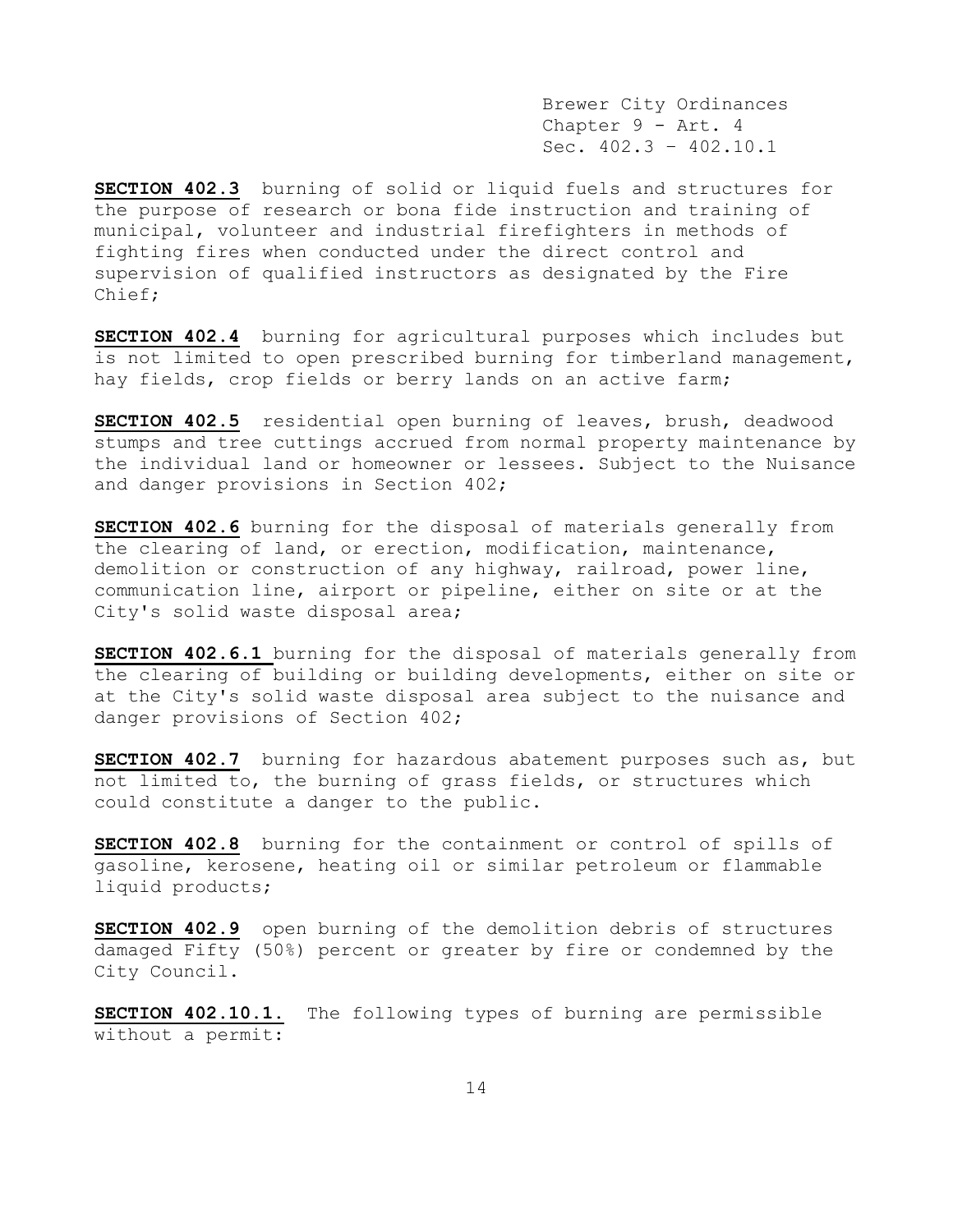Brewer City Ordinances Chapter 9 - Art. 4 Sec. 402.10.2 - 407

**SECTION 402.10.2.** residential use of outdoor grills and fireplaces for recreational purposes such as preparing food. Camp fires in organized camp grounds and parks as permitted by the authority controlling that park or camp ground within designated prepared sites for such fires;

**SECTION 402.10.3.** the burning of brush, stumps, tree cuttings, grass, deadwood, leaves and demolition debris at the City's solid waste disposal area.

**SECTION 403. DEFECTIVE WIRING.** If the Fire Chief or Officer in Charge discovers defective wiring during inspections or at alarm scenes he or she shall notify the Code Enforcement Officer. If defective wiring has caused or will cause immediate danger to persons or property, the Fire Chief or the Officer in Charge can order the energy supply to said wiring be shut off or discontinued until the Code Enforcement Officer arrives. This order extends to all public or private wiring in the City of Brewer.

**SECTION 404. CLEANING CHIMNEYS.** Whenever the Fire Chief shall issue orders or directions relative to the cleaning of chimneys and flues, the same shall be complied with within the time limit specified in such order or direction.

**SECTION 405. STORAGE OF FLAMMABLE***S***.** Gasoline or other flammable liquids shall not be stored in quantities over ten (10) gallons wherever the Fire Chief shall deem such storage a fire hazard.

**SECTION 406. BRUSH AND GRASS HAZARDS.** The Fire Chief shall give notice to the owners or occupants of land covered with brush or grass that constitutes a fire hazard. Said hazard may be abated in accordance with a permit issued therefore by the Fire Chief. The Fire Chief on request of the owners or occupants shall cause the said hazard to be abated. If such abatement is carried out by the

Fire Department, it is at the expense, and responsibility for any damage therefrom, of said owners or occupants.

**SECTION 407. ENFORCEMENT.** The Fire Chief, Police Chief or persons appointed by either will enforce this Ordinance.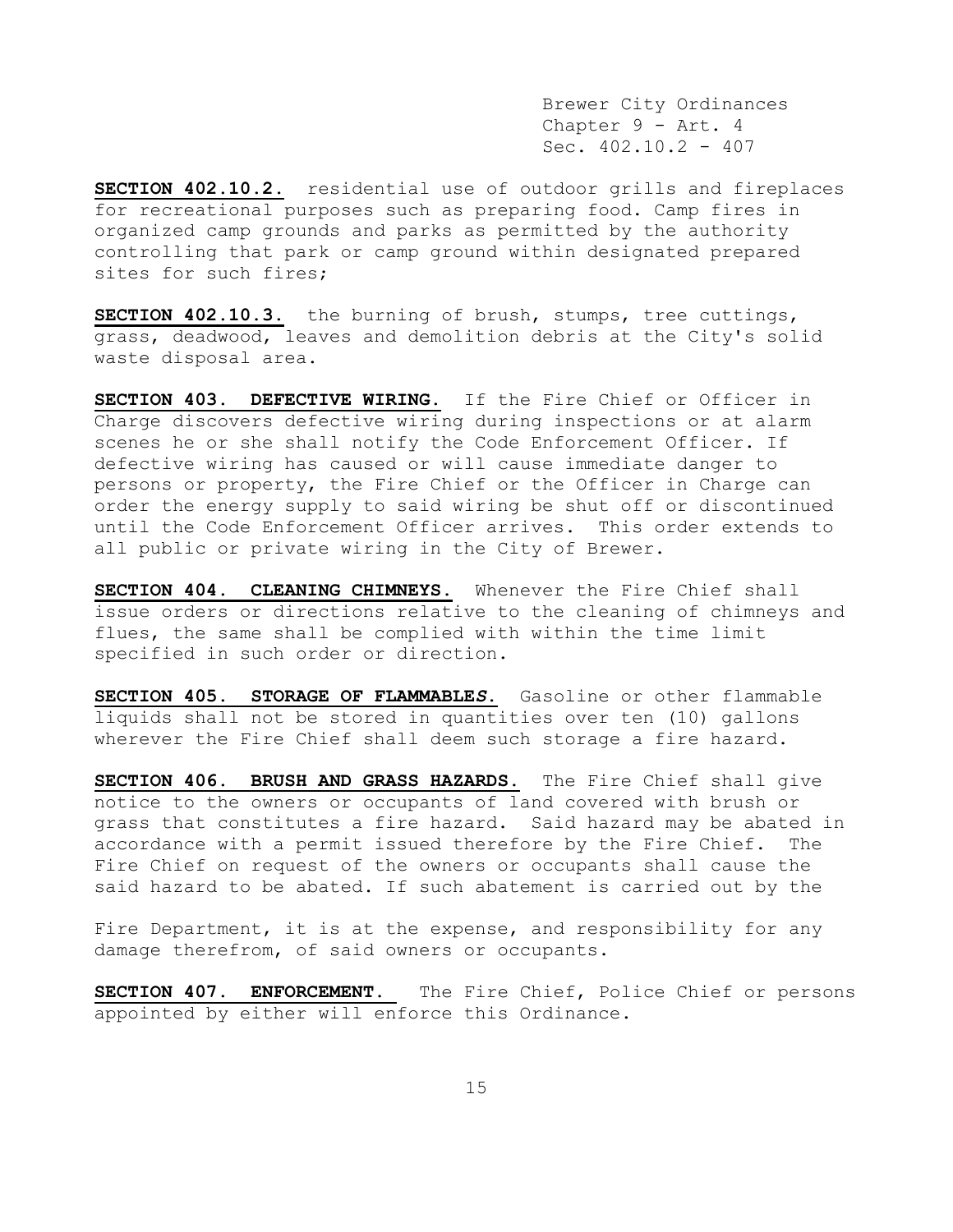Brewer City Ordinances Chapter 9 - Art. 4 Sec. 408

**SECTION 408. PENALTY.** Whoever shall violate any provisions of this Article shall be liable for a fine of no less than One Hundred (\$100.00) dollars nor more than One Thousand (\$1,000.00) dollars for each offense. An offense shall mean each fire in violation of this Article or a violation each twenty-four (24) hour period, whichever occurs more often.

A person or entity accused of violating this Article may waive their right to appear on the alleged violation in Maine District Court and defend the charge, provided that:

(a) The alleged violator has not paid a penalty under this Ordinance more than twice, either by waiver or by a court finding, and

(b) The alleged violator pays to the Brewer Fire Department one hundred dollars (\$100.00) for violating this Article as charged within ten (10) days after being summoned.

Any person or entity who does not wish to waive the right to appear in the Maine District Court shall appear on the date, time and place set forth in the summons to answer the charge. All proceedings in the Maine District Court shall be in accordance with the laws of the State of Maine and this Article.

Upon a conviction for violating this Article, the Court shall consider the following factors in addition to such other factors as the Court may deem appropriate:

- (1) Threat to human life and or property created by the violation.
- (2) Property damage sustained as a result of the violation.
- (3) Physical damage sustained by any human or domestic animal as the result of the violation.
- (4) Prior violations of this Article by the violator.
- (5) The City shall also be entitled to its reasonable attorney fees and costs to prosecute any action.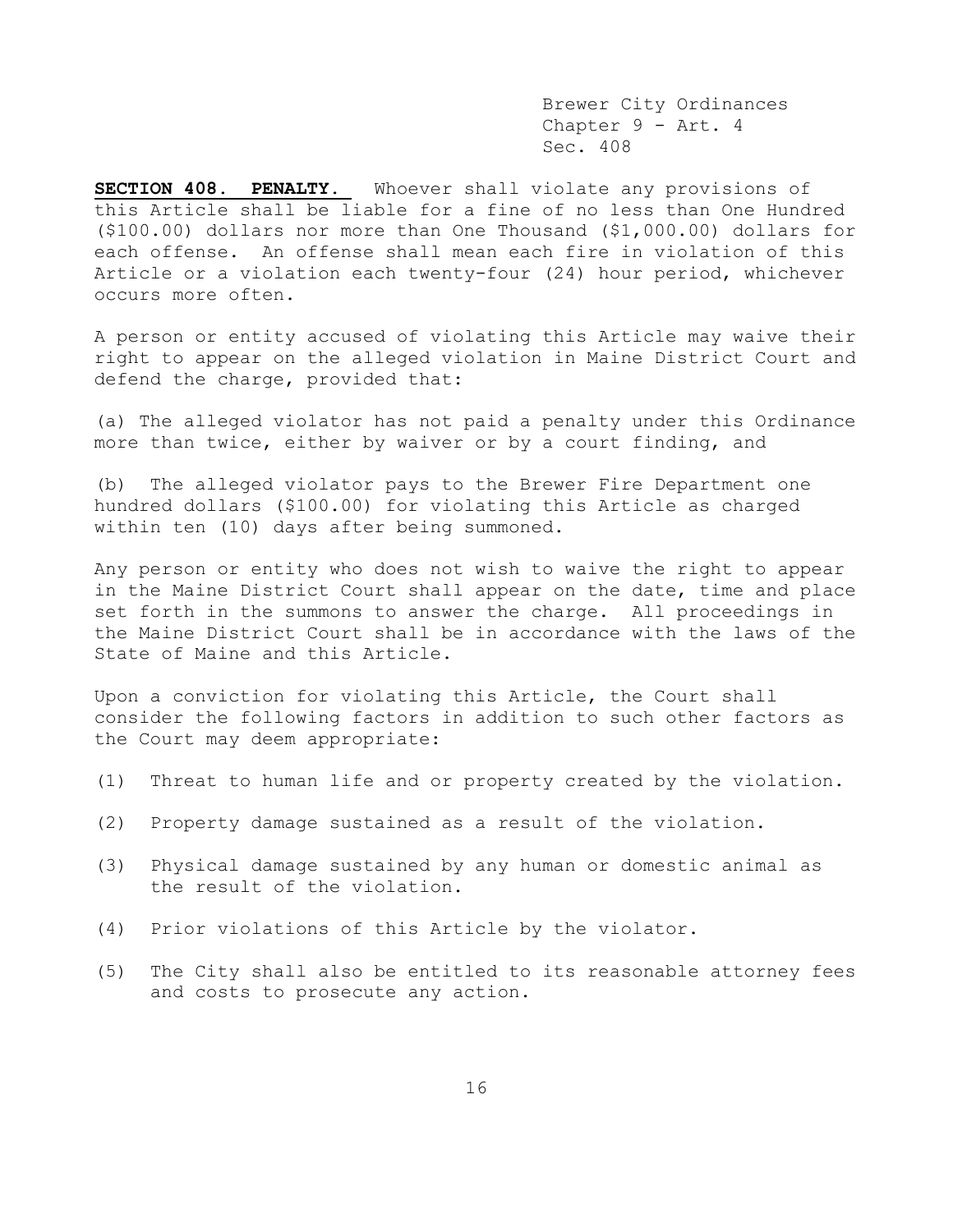Brewer City Ordinances Chapter 9 - Art. 5 Sec. 501

# **ARTICLE 5. VALIDITY.**

**SECTION 501. VALIDITY.** If any section or part of a section or paragraph of this Article is declared invalid or unconstitutional it shall not be held to invalidate or impair the validity, force or effect of any other section or sections or part of a section or paragraph of this Article.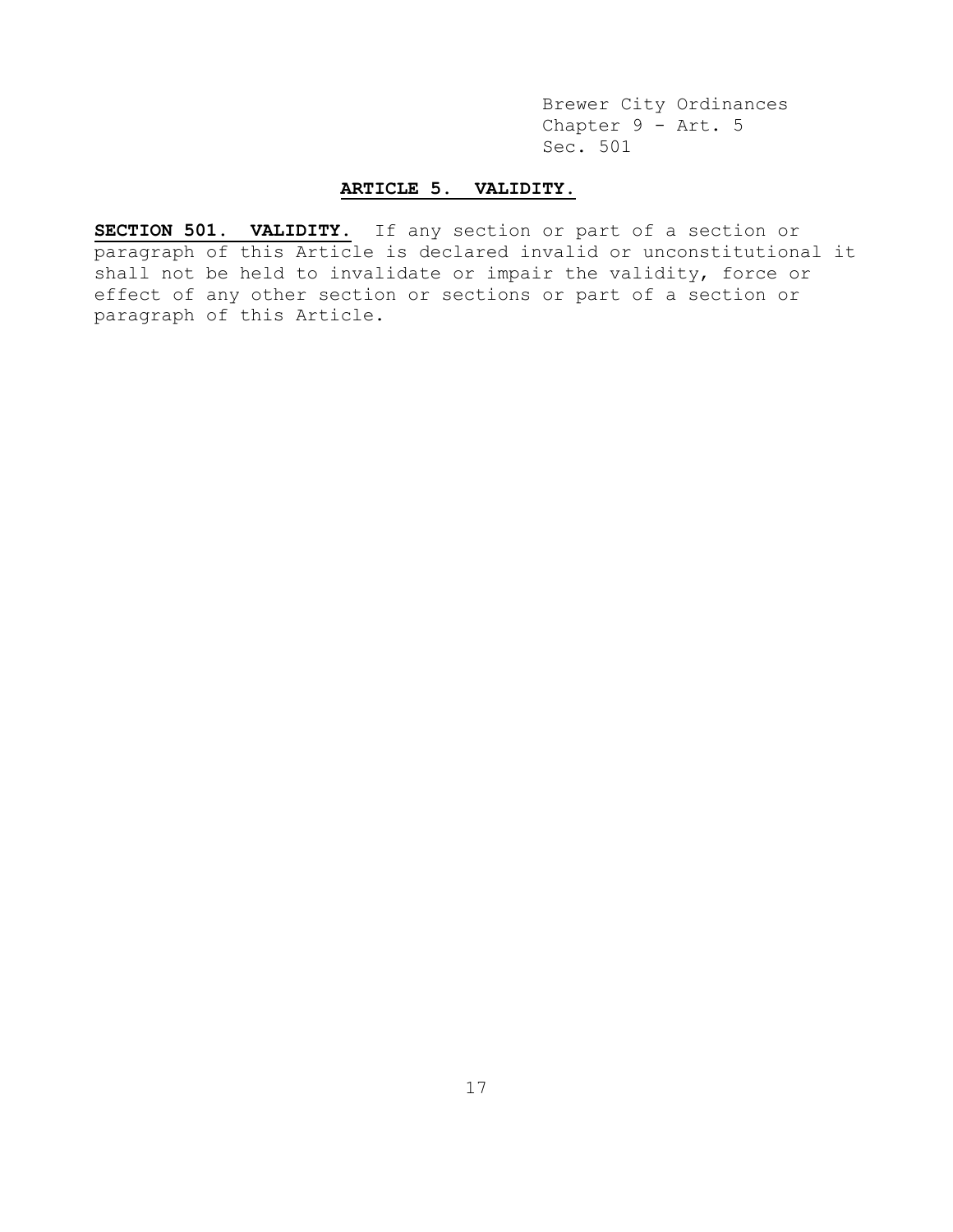Brewer City Ordinances Chapter 9 - Art. 6 Sec.  $601 - 602$ 

## **ARTICLE 6. FIREWORKS.**

**SECTION 601. PROHIBIT USE AND SALE.** No person shall at any time within the limits of the City of Brewer, sell, keep with the intention of selling, discharge or set off or have in his possession for any of the foregoing purposes, any toy gun, toy pistol, toy can or cannon that can be used to fire blank cartridges; any fire balloon, so called, parachute or similar article carrying a lighted substance; any fireworks, firecrackers, red or other colored fire, bombs, spin wheels, salutes, torpedoes, rockets, squibs, Roman candles or other things containing any substance of any explosive nature designed or intended to be used as fireworks, provided however, public pyrotechnical displays may be given as provided by law

**SECTION 602. EXCEPTIONS.** The provisions of this Ordinance shall not apply to the use or possession of signal torpedoes or other signaling devices by railroads in the operation of their trains; or to the sale, use or possession of normal stocks of flash light compositions for photographers or dealers in photographic supplies or flares used to mark disabled vehicles or dangerous spots on the highways or toy pistols, toy canes, toy guns or cannons in which paper caps containing 25/100ths grains or less of explosive compound are used, if they are so constructed that the hand cannot come in contact with the cap when in place for the explosion, or to the sale, possession or use of sparklers that do not contain magnesium chlorinates or per chlorates. Additionally, beginning January 1, 2012, the provisions of this Ordinance shall not apply to the sale, possession or use of consumer fireworks as defined under Title 8 M.R.S.A. § 221-A(1-A), within the City of Brewer, so long as the sale, possession and use of the consumer fireworks are consistent with Title 8 M.R.S.A. § 221-A through and including Section 237, the rules adopted by the Commissioner of the Maine Department of Public Safety and federal law. The use of consumer fireworks shall be restricted to those areas of the City of Brewer that permit the discharge of shotguns, muzzle loaders, black powder guns, revolvers and pistols pursuant to Chapter 35 of the Codes and Ordinances of the City of Brewer.(#7)(#9)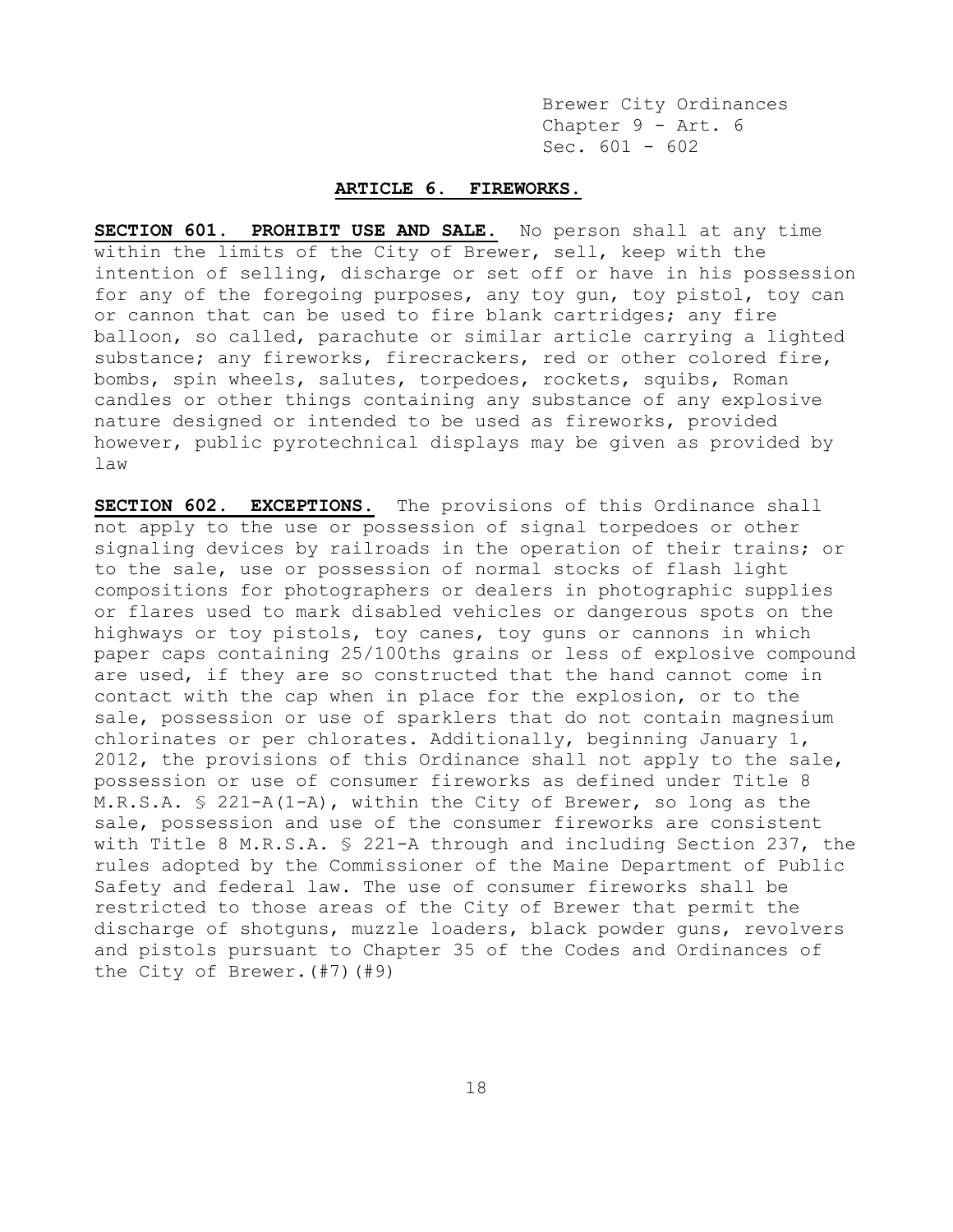Brewer City Ordinances Chapter 9 - Art. 6 Sec. 603 - 604

**SECTION 603. DEFINITIONS.** The word "person" as used in this Ordinance, shall mean and include one or more persons, individuals, firms, corporations, partnerships, associations, and all other entities capable of being sued. Words of the singular number may include the plural; and words of the plural may include the singular.

**SECTION 604. PENALTY FOR VIOLATION.** Whoever violates any of this Article of the Ordinance shall be punished by a fine of not more than One Hundred (\$100.00) Dollars for each offense. The City shall also be entitled to its reasonable attorney fees and costs for prosecution of any violation.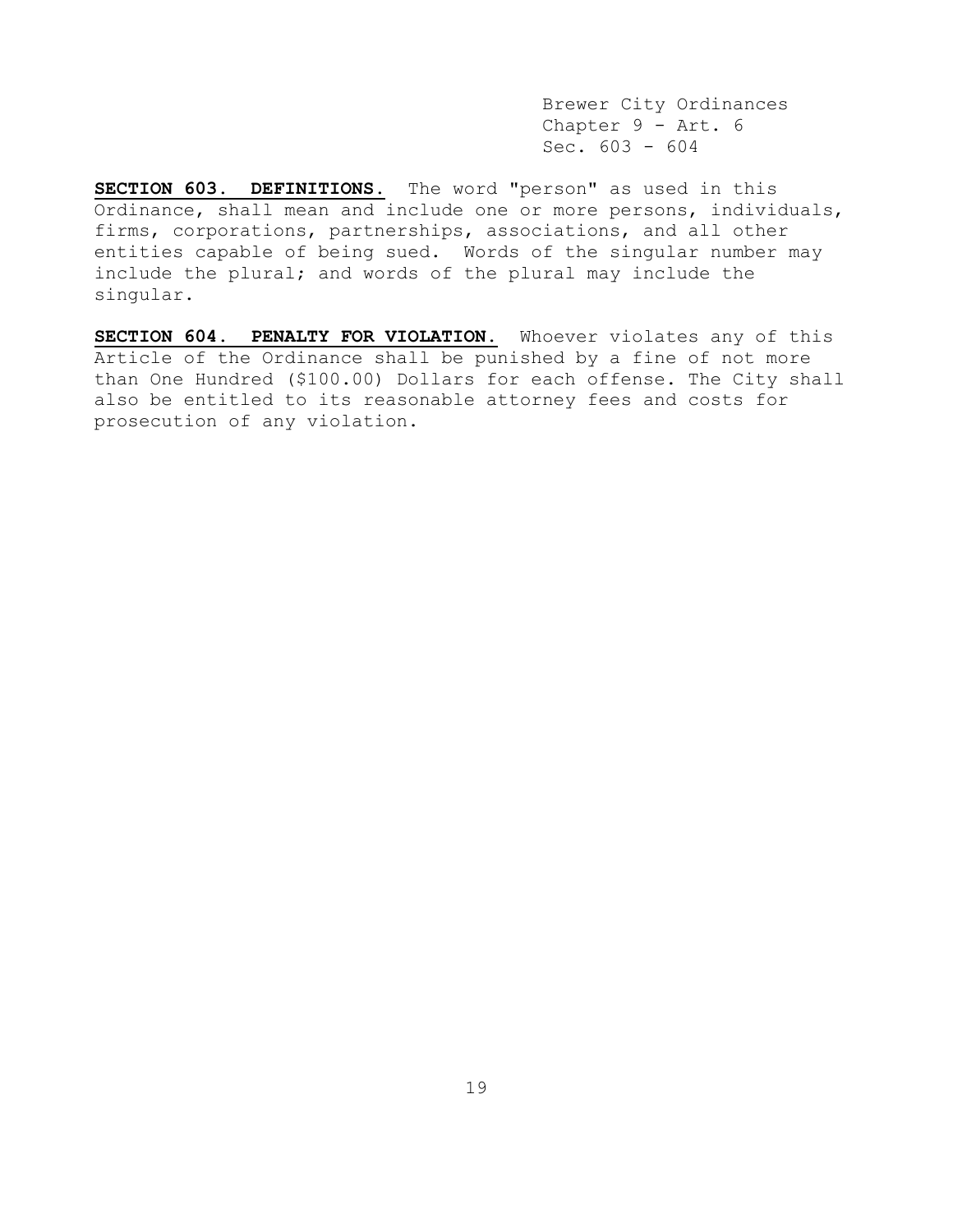Brewer City Ordinances Chapter 9 - Art. 7 Sec. 701 - 703

## **ARTICLE 7. EXPLOSIVES OR FLAMMABLE.**

**SECTION 701**. No person, partnership, corporation or other legal entity shall keep, possess, store, handle, dispense or transport within the City of Brewer any gunpowder, petroleum, coal oils, burning fluids, naphtha, benzene or other explosives or illuminating substances dangerous to the lives or safety of citizens except in accordance with the most recent rules and regulations issued by the State Commissioner of Public Safety. This Article shall not apply to the purchase, sale, transportation or storage of smokeless powder in amounts not in excess of fifteen (15) pounds or primers not in excess of One Thousand (1,000) in number.

**SECTION 702.** No person, partnership, corporation or other legal entity shall keep, possess, store, handle, dispense or transport within the City of Brewer any explosives without a permit from the State Commissioner of Public Safety, as applicable.

**SECTION 703.** No person, partnership, corporation or other legal entity shall blast within the limits of the City of Brewer without providing the City Clerk at his or her office, during normal business hours, written proof of a license to blast issued by the State of Maine and proof of liability insurance covering the blasting at least forty-eight (48) hours before the blasting is to take place. The City Clerk shall provide the Fire Chief with copies of the license and proof of liability insurance filed with the City Clerk's office prior to blasting, detonation or display. The Fire Chief or Officer in Charge can order a temporary halt to any blasting, detonation or display for the purpose of securing the safety of persons or property.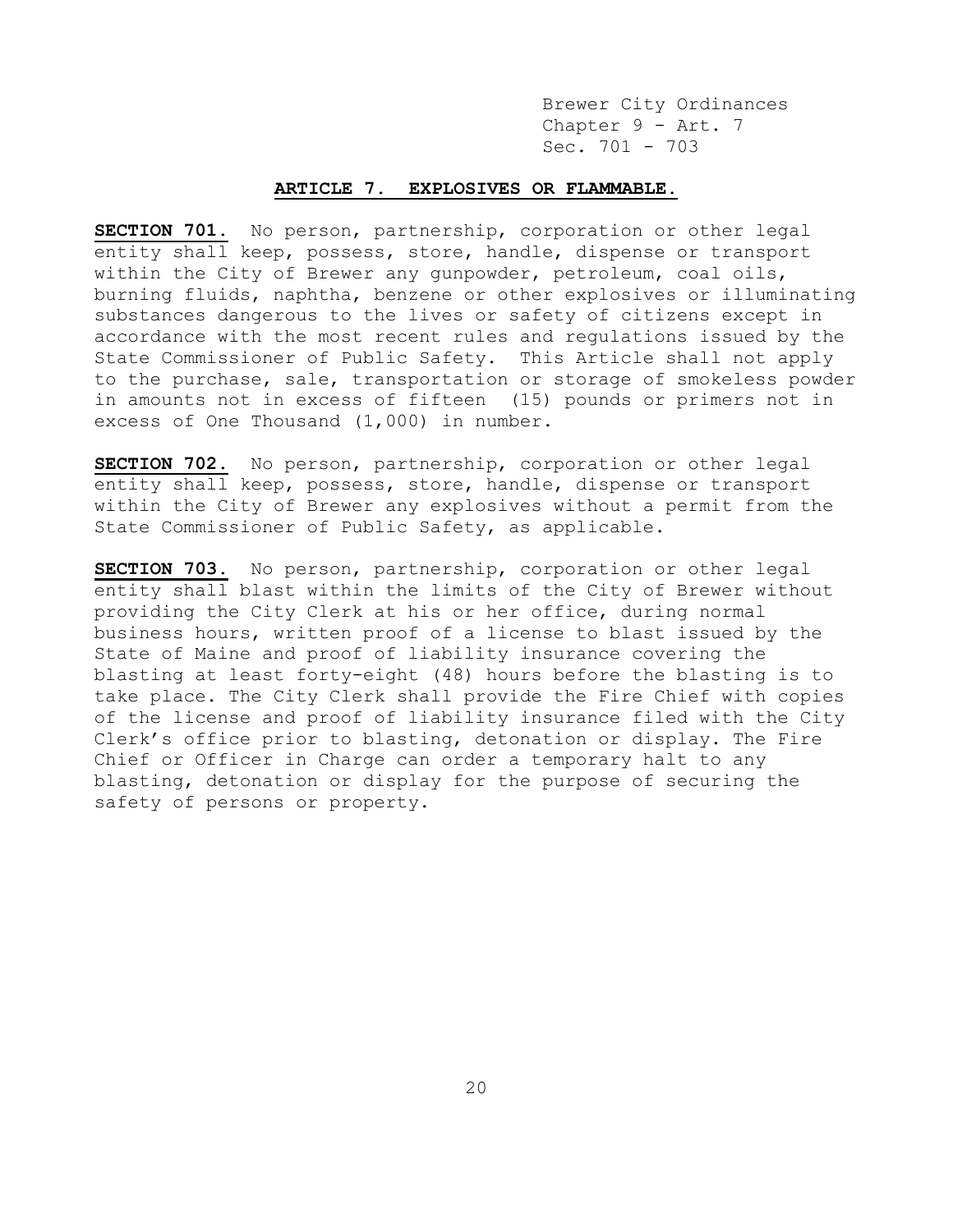Brewer City Ordinances Chapter 9 - Art. 7 Sec. 704 – 701.1

**SECTION 704.** Upon discovering defective or dangerous flammable gas services, flammable gas utilities, or flammable or fuel gas appliances or equipment, the Fire Chief or his or her designate, which may include the Fire Inspector or Officer in Charge, may order the owner or operator of that defective or dangerous service, utility, appliance or equipment to immediately stop the use and or operation thereof. All owners and operators of such flammable or fuel gas equipment, utilities, services and appliances or equipment will follow the instructions of the Fire Chief or his or her designate regarding such equipment until the equipment can be certified as safe. Certification must be made by the Fire Chief or his or her designate or by either the Code Enforcement Officer or a Maine Licensed Inspector or Licensed Gas Service repairman as licensed by the Maine Department of Professional and Financial Regulation- Oil and Solid Fuel Board.

# **SECTION 704.1 Shut off valves for flammable and fuel gas services and devices.** (#2)

All gas services and supplies for fuel gas, flammable gas or compressed gas must be equipped with a shut of valve. To comply with this ordinance one shut of valve must be installed and operational for each separate gas service and/or device.

For fuel gasses supplied from outside tanks or public utilities the main shut off valve must be provided at the gas service entrance to each building or occupancy where gas is being used. These valves must be on the exterior of the building. In cases where gas service is being provided to separate businesses or occupancies that share space in a building, such as business or shopping malls, each business shall be equipped with a separate, approved, exterior shut off.

Main gas valves to buildings or occupancies must all operate through the use of a standard rectangular shut off wrench or key. The gas shut off must be approved by the Authority Having Jurisdiction as to location and shape of operating mechanism. For purposes of this ordinance the Brewer Fire Chief shall be the Authority Having Jurisdiction. No shape or configuration of gas shut off will be accepted as meeting this ordinance except those approved by the Fire Chief.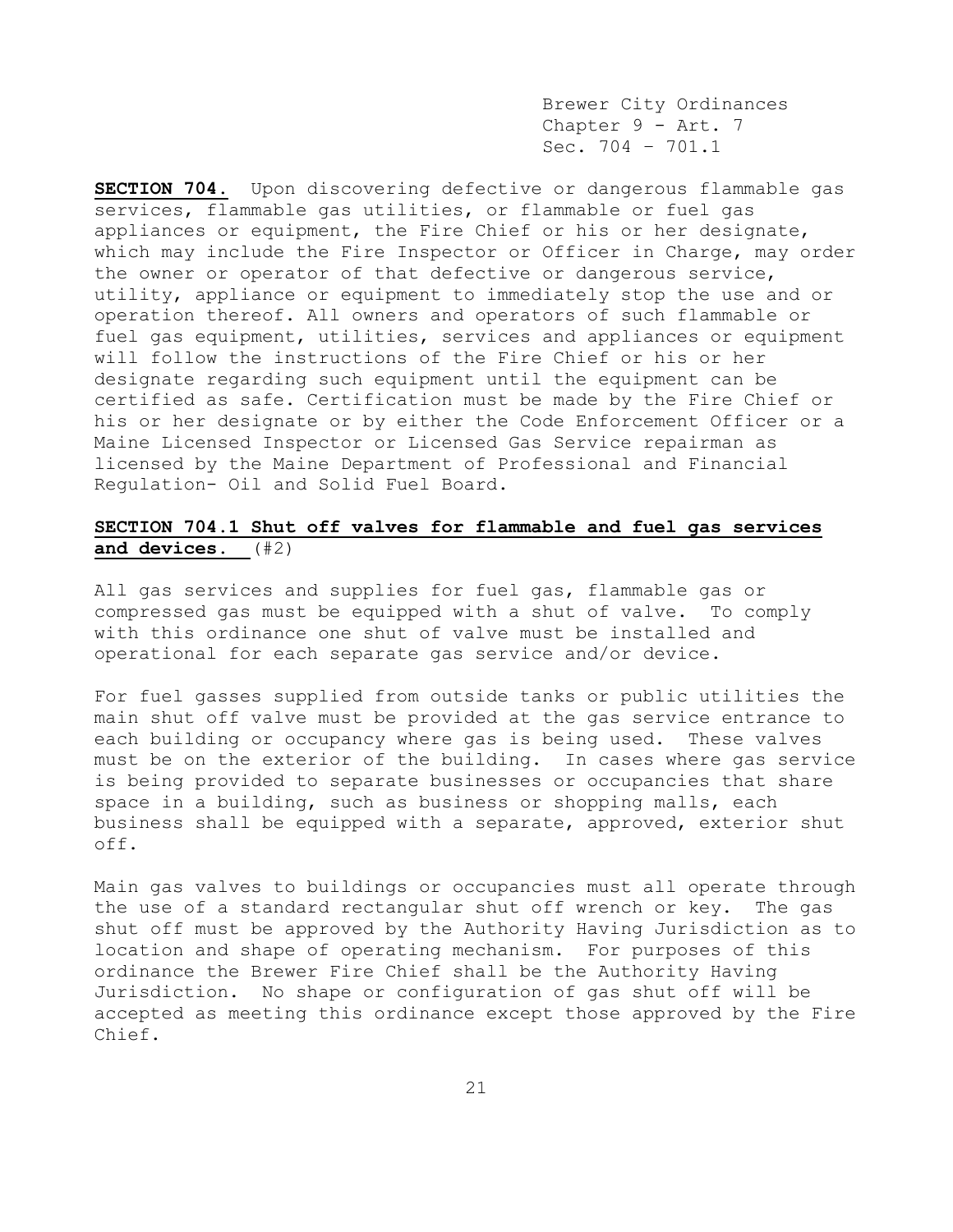Brewer City Ordinances Chapter 9 - Art. 7 Sec. 704.2 - 707

# **SECTION 704.2 Gas tanks, shut off and metering equipment to be protected.** (#2)

Tanks and equipment or facilities for shutting off fuel or compressed gas supplies and metering gas services to buildings from outside tanks or public utilities must be protected from damage by motor vehicles, snow removal operations, falling ice or other causes. The protective measures must be approved by the Fire Chief. In cases where the Fire Chief, Code Enforcement Officer or the Fire Inspector find gas meters or shut off equipment that are not properly protected from damage they may order the gas supply or service shut off at the source until protection for the equipment, approved by the Authority Having Jurisdiction, is provided.

**SECTION 706. LICENSES REQUIRED.** No person, partnership, corporation or other legal entity shall keep any petroleum, coal oil, kerosene or other flammable liquid in the city in quantities exceeding five hundred fifty (550) gallons at one time in any one place, without a license therefore from the City Council. No such license shall be issued except after approval of the Fire Chief or his agent.

**706.1.** All persons, partnerships, corporations or other legal entities keeping for sale gunpowder, dynamite, blasting caps and other explosives, including naphtha, benzene, gasoline or other flammable liquids shall annually obtain a license therefore from the City Council which license may set forth the way and manner in which they may be sold and shall set forth the quantities which may be kept on hand at any one time. No license shall be issued except on approval of the Fire Chief or his or her agent.

**SECTION 707.** In all locations wherever explosives are stored, said explosives shall be stored in state approved magazines clearly labeled as to content.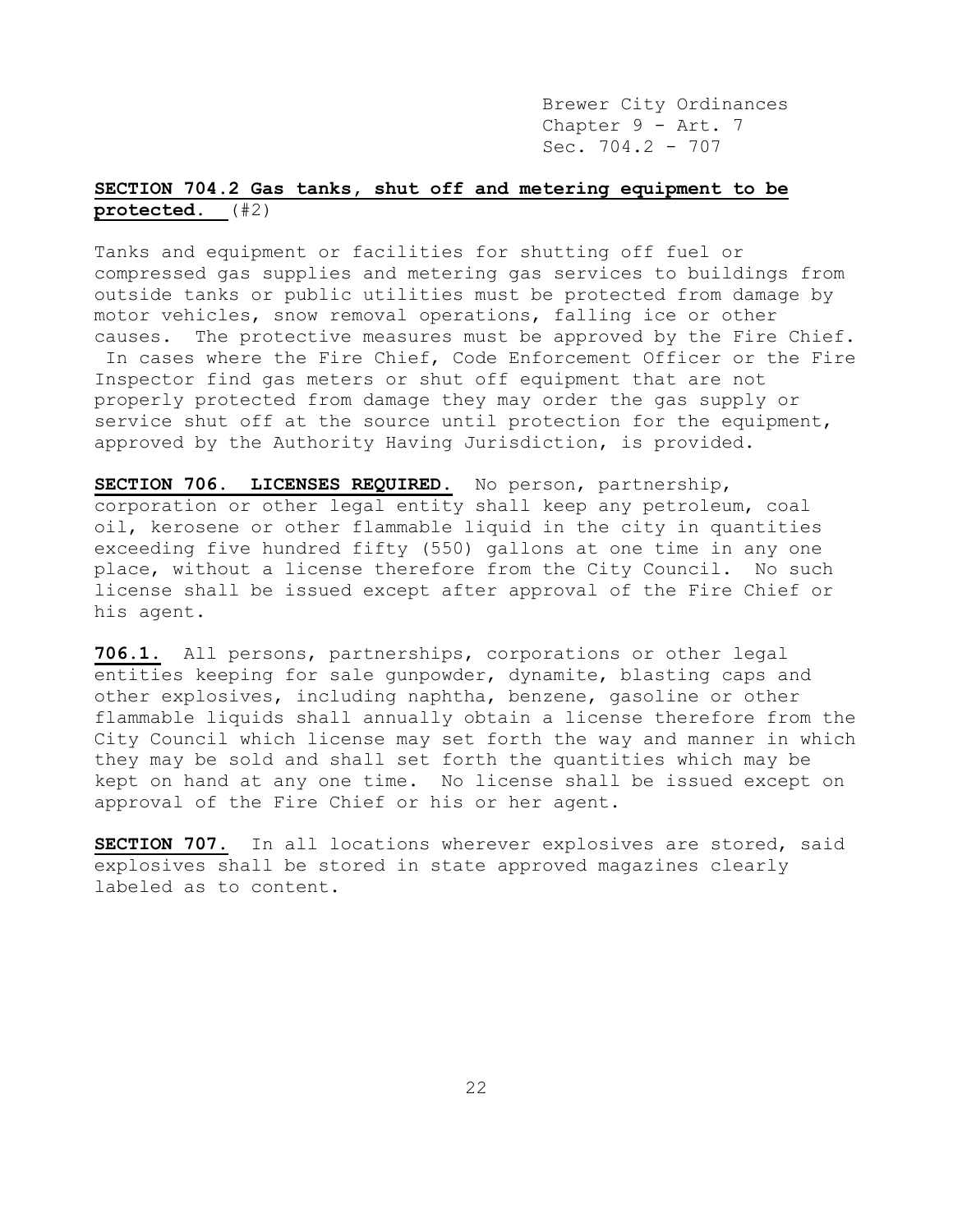Brewer City Ordinances Chapter 9 - Art. 7 Sec. 708 – 708.1

**SECTION 708. VIOLATIONS AND PENALTIES.** Any person, partnership, corporation, or other legal entity that violates Article 7 shall be subject to a penalty of no less than One Hundred (\$100.00) dollars nor more than Five Hundred (\$500.00) Dollars for each violation, with each day being considered a separate violation. The City shall be entitled to any and all rights it has at law and equity against a violator(s) and shall be entitled to its reasonable attorney fees, expert fees and costs to prosecute any violation of Article 7. (#6)

**708.1** Persons, partnerships, corporations, or other legal entities violating the Rules and Regulations of the Commissioner of Public Safety, Bureau of State Fire Marshal, in regard to explosives and flammable liquids shall be liable to the penalties prescribed by law.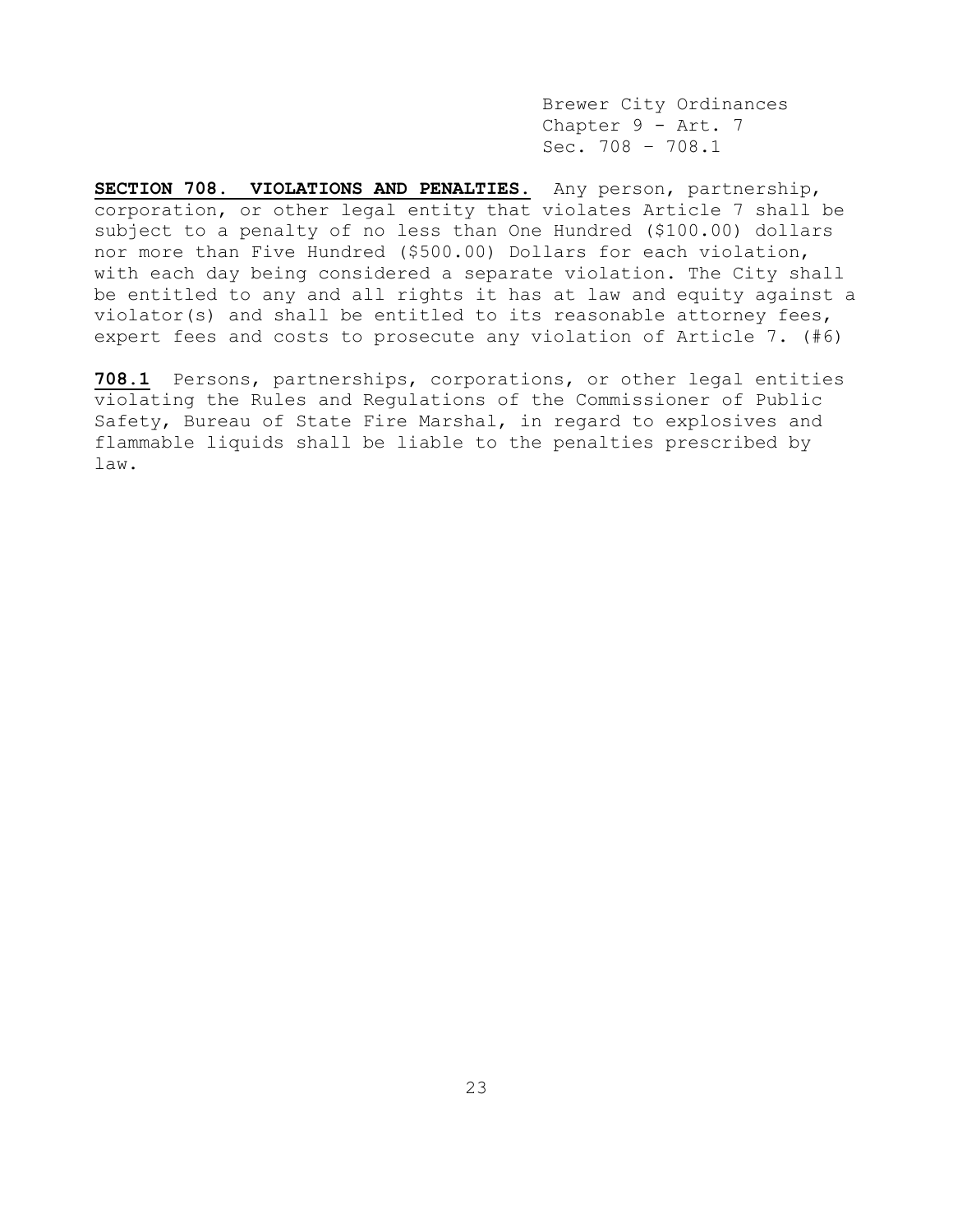Brewer City Ordinances Chapter 9 - Art. 8 Sec. 801 - 804

# **ARTICLE 8. GARAGES.**

**SECTION 801. GARAGES.** No person shall use any building shed or enclosure for the purpose of servicing or repairing any motor vehicle therein nor use any room or space having a floor area exceeding Twelve hundred (1200) square feet in any building, shed or enclosure for storing, housing or keeping any motor vehicles containing flammable liquid in fuel tanks thereof, without a permit. The Code Enforcement Officer shall issue said permit after inspection of the building or premises.

**SECTION 802. CLEANING WITH FLAMMABLE LIQUIDS.** No flammable liquid with a flash point below One Hundred (100) degrees F. shall be used in any garage for washing parts or removing grease or dirt.

**SECTION 803. FUELING VEHICLES.** The reservoirs of motor vehicles shall be filled only through hose from pumps attached to approved portable tanks or drawing from underground storage tanks. There shall be no facilities for gasoline handling or filling in any basement or sub-basement garage. Before installing underground storage tanks, the person, firms, corporation or other legal entity installing such underground storage tanks shall obtain a permit from the State Fire Marshal's office and shall comply with the provisions of the following publications:

- A. Rules and Regulations Relating to Gasoline and Other Flammable Liquids – Title 32, M.R.S.A.
- B. Special Regulations for Attended Self-service Gasoline Dispensing Stations.

**SECTION 804. DRAINS.** No garage floor drain shall connect to any sewer unless provided with an oil separator or trap.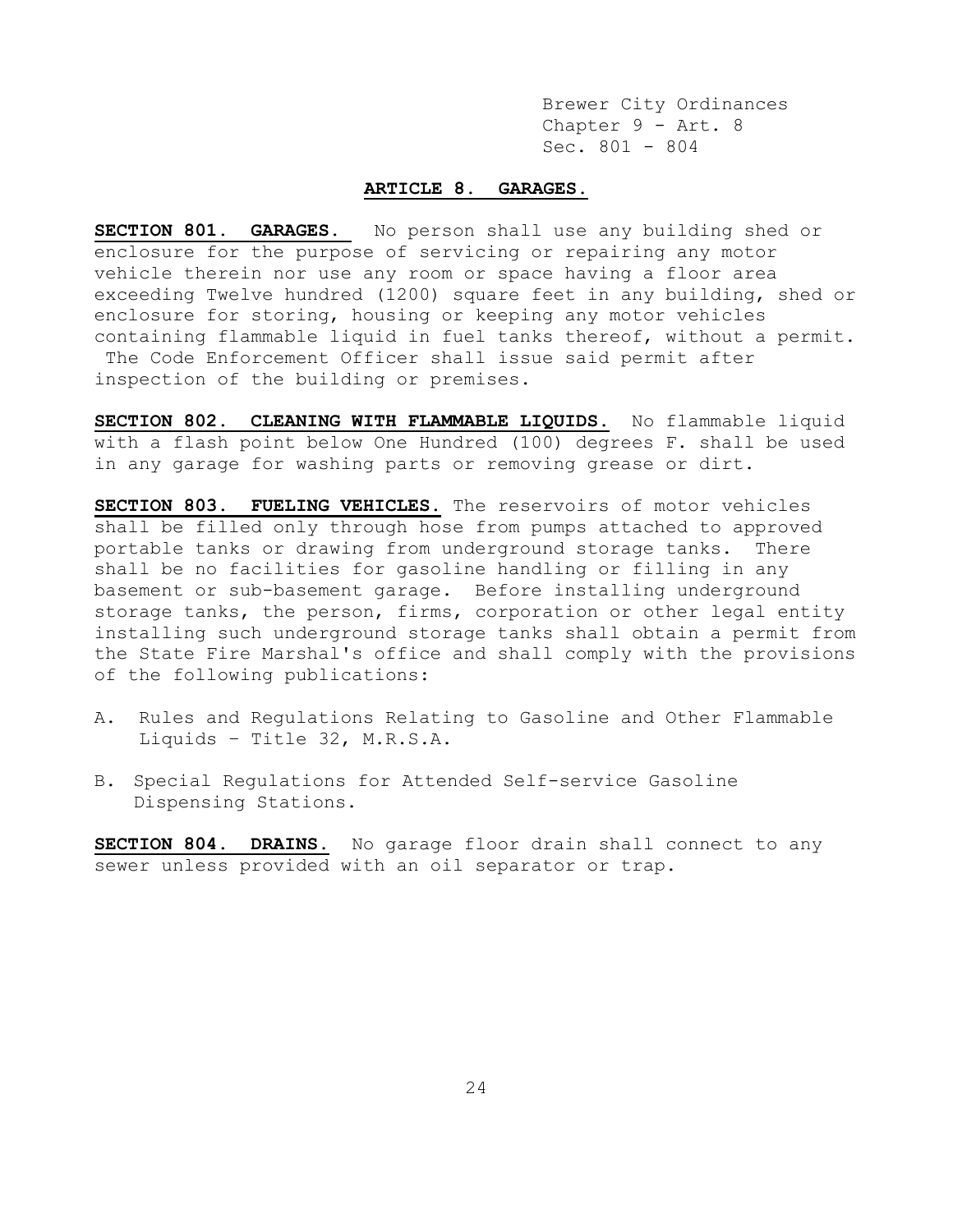Brewer City Ordinances Chapter 9 - Art. 9 Sec. 901 – 902

# **ARTICLE 9. OIL AND SOLID FUEL BURNER STANDARDS FOR CENTRAL HEATING EQUIPMENT.**

#### **SECTION 901. INSTALLATION AND USE OF OIL BURNING AND SOLID FUEL**

**EQUIPMENT.** No solid fuel or oil burning equipment and no fuel storage tanks to be used in connection therewith, shall be installed, maintained or used in the City unless it shall conform to the standards adopted by the Oil Burner Technician Licensing Board, pursuant to the provisions of Title 32, M.R.S.A. Such installations must comply with the regulations issued by the Board and the National Fire Protection Association (NFPA) bulletin #31 Installation of Oil burning Equipment new date 1987 Edition, as amended.

**SECTION 902. NO INSTALLATION TO BE MADE BEFORE PERMIT.** No person firm or corporation shall install any such equipment or tank without application for a permit therefore, having first been made to and a permit received from the Code Enforcement Officer. Said application shall be made on forms furnished by the Code Enforcement Officer. Such application shall describe the installation to the home or building owner, and such other matter as may be required by the Code Enforcement Officer, and by the Oil Burner Technician Board. Application for such permit shall be in writing, signed by the owner of the premises, upon which such equipment or tank is to be installed, or by the person who shall make such installation. The fee for such a permit shall be Twenty (\$20.00) Dollars to cover the cost of the inspection required.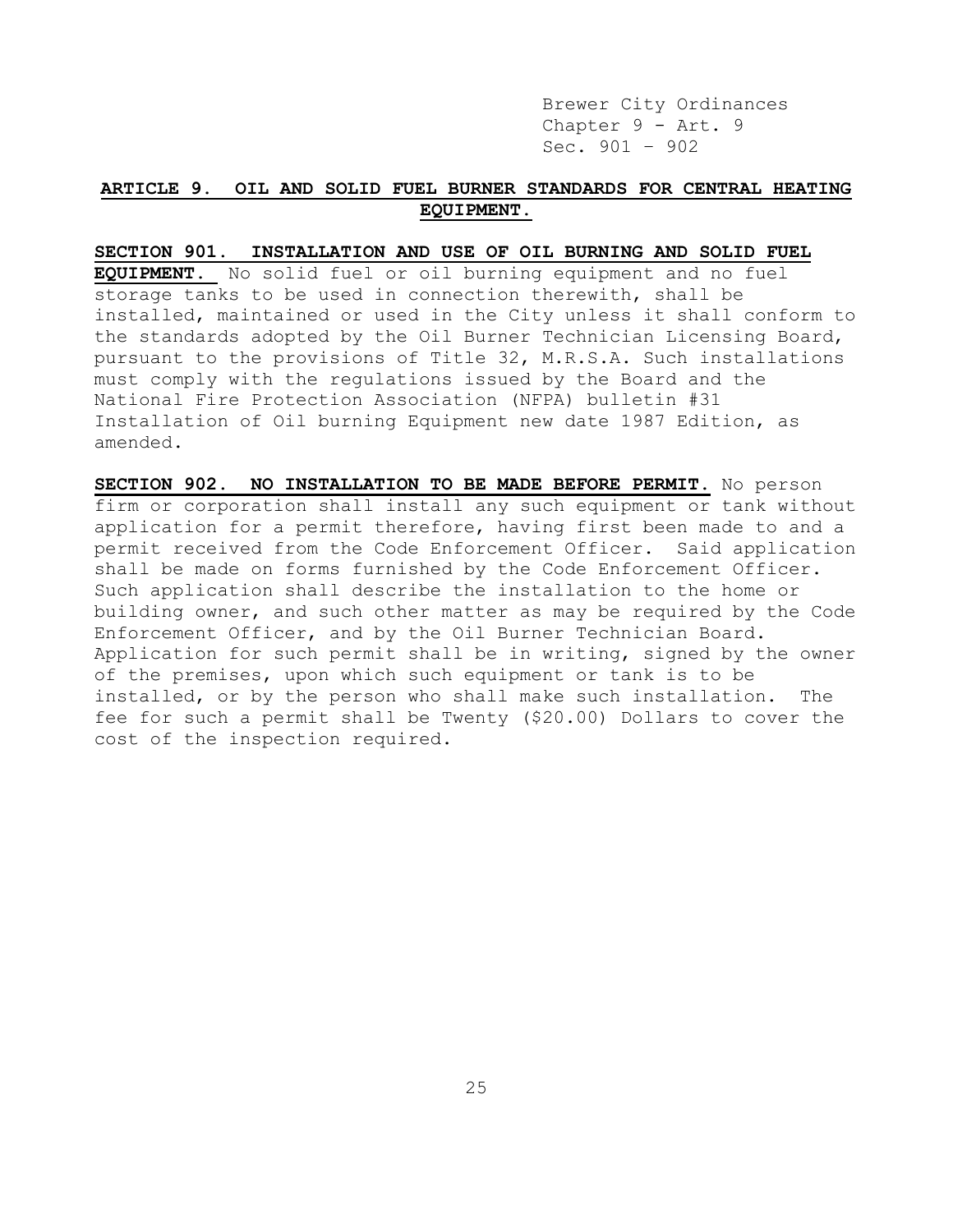Brewer City Ordinances Chapter 9 - Art. 9 Sec. 902.1 - 904

**902.1.** Any person, firm, corporation or other legal entity who shall commence any work for which a permit is required by this Article without first having applied for a permit shall pay double the permit fee fixed by this Article for such work, provided, however, that this provision shall not apply to emergency work when it shall be proved to the satisfaction of the Code Enforcement Officer, or his agent, that such work was urgently necessary and that it was not practical to apply for a permit therefore before the commencement of the work. Any person, firm, corporation or other legal entity who commences work before applying for a permit shall not be subject to paying double the permit fee for the first time that such failure to apply occurs but instead shall be issued a verbal or written warning by the Code Enforcement Officer, or his or her agent, that subsequent failures to apply for permits will result in the person, firm, corporation or other legal entity being subject to the payment of double the permit fee.

**SECTION 903. NOT TO BE USED BEFORE INSPECTION.** Within five (5) days after such equipment or tank has been installed, notice thereof shall be sent from the applicant for the permit, to the Code Enforcement Officer or a designated agent, who shall inspect the same; and the Code Enforcement Officer shall issue an inspection report, upon being satisfied that such equipment and tank and the installation thereof, complies with the requirements of this ordinance and the State laws. No person, firm or corporation shall use any such equipment or tank, or maintain the same for more than four (4) days after installation of the same shall have been completed unless an approved inspection report for such equipment or tank, shall be in effect.

**SECTION 904. NO PERMIT REQUIRED FOR EXISTING INSTALLATION.** No permits shall be required for the maintenance or use of any such equipment or tank where such equipment or tank was installed prior to the effective date of this ordinance. All such equipment and tanks shall conform to the said standards adopted by the said Board at all times and comply with the regulations issued by said Board.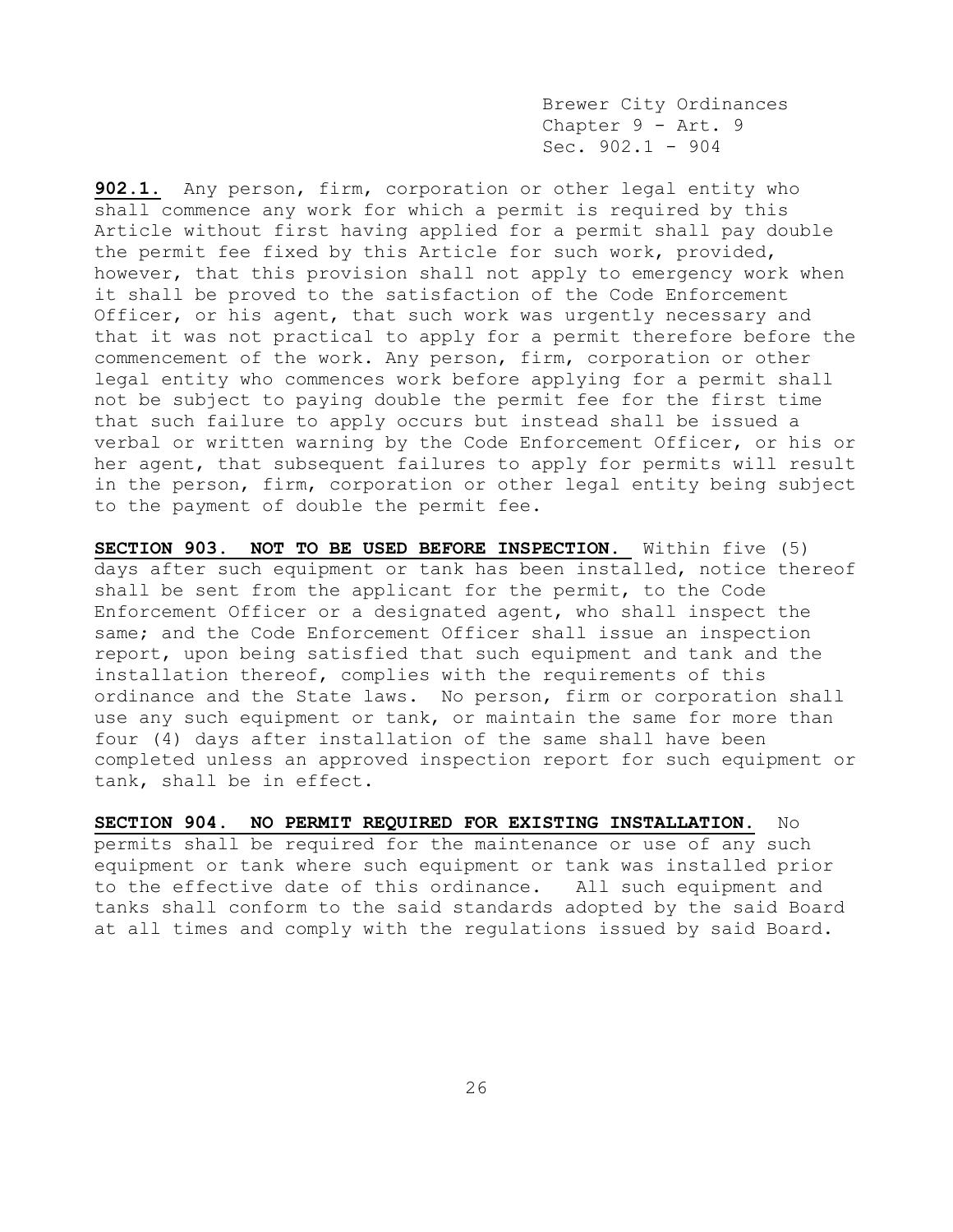Brewer City Ordinances Chapter 9 - Art. 9 Sec. 905 – 908

**SECTION 905. ENFORCEMENT.** If any equipment or tank should not comply with the said standards, the Code Enforcement Officer or state oil burner inspector shall notify the installer and set forth wherein the installation fails to meet the requirements of the said standards. The installer shall have ten (10) days after the date of notification to comply with said standards. If at the end of the specified time limit, the Code Enforcement Officer shall determine that the installation is still in violation, he shall give written notice that the installation of such equipment or tank does not conform to said standards to the Oil Burner Technician Licensing Board for the appropriate action.

**SECTION 906. INVESTIGATION PROCEDURE.** The Code Enforcement Officer or his or her designated agent, duly authorized, or state oil burner inspector shall have access at all reasonable hours for the purpose of examination and inspection of such installations to enter into and upon all buildings or premises within their jurisdiction and inspect the same. They may enter any building only with the permission of the person having control thereof or after hearing, upon order of Court. Upon finding any oil burning, solid fueled or other heating device which is in imminent danger of causing a fire or injuring persons or property, the Fire Chief, Fire Inspector or Officer in Charge can temporarily order said equipment out of operation. Said order will stand until the Code Enforcement Officer has inspected. The Fire Chief or his or her designate will, within a reasonable time, notify the Code Enforcement Officer of such order.

**SECTION 907. MINIMUM FLASH POINT.** No person, firm or corporation shall use oil in any oil burning equipment in this city unless its flashpoint is not less than One Hundred (100) degrees Fahrenheit, closed cup test.

**SECTION 908. PENALTY.** Violation of this Article shall be punished by a fine of not more than One Hundred (\$100.00) dollars. Each day of violation shall be a separate offense. The City shall be entitled to its reasonable attorney fees and costs for prosecuting a violation.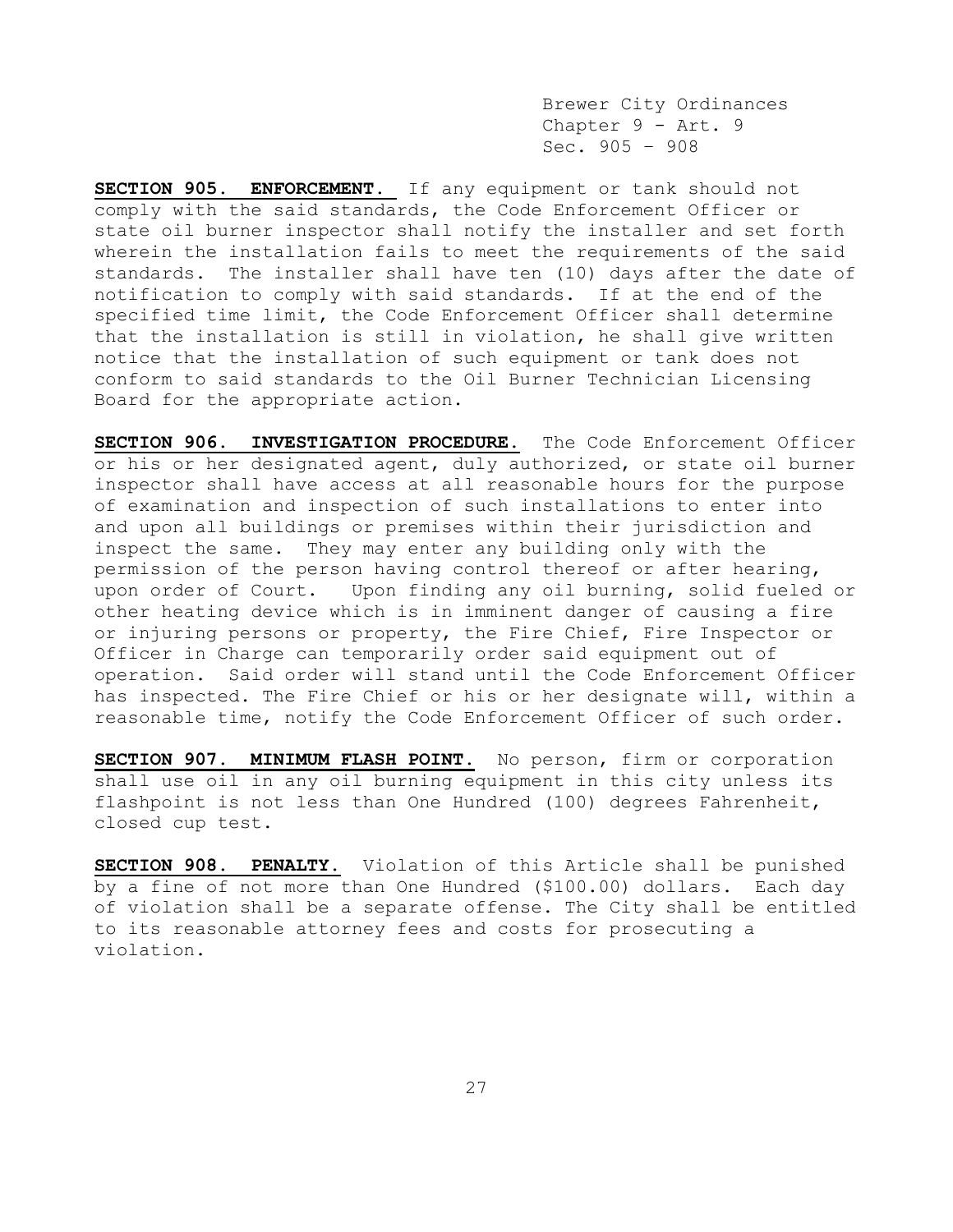Brewer City Ordinances Chapter 9 - Art. 9A Sec. 9A01 – 9A02

# **ARTICLE 9A. INSTALLATION AND USE OF VENTS AND SOLID FUEL BURNING EQUIPMENT OTHER THAN CENTRAL HEATING EQUIPMENT.**

# **SECTION 9A01. SOLID FUEL BURNING APPLIANCES, FIREPLACES AND CHIMNEY**

**STANDARDS.** No solid fuel burning equipment including vents, solid fuel burning appliances, fireplaces and chimneys shall be installed, maintained or used in the City unless it shall conform with the standards of the National Fire Protection Association (NFPA) bulletin No. 211 (1988 edition). Three copies of which bulletin are on file in the office of the Brewer City Clerk.

**SECTION 9A02. NO INSTALLATION TO BE MADE BEFORE PERMIT.** No person, partnership, corporation or other legal entity shall install any system or venting system for solid fuel or liquid fuel fired equipment without first obtaining a permit from the Code Enforcement Officer or his or her agent. The fee for such permit shall be as follows: A PDI TOAMTON

| APPLICATION                              | LE PIPI |
|------------------------------------------|---------|
| New woodstove or vented space heaters    | \$20.00 |
| New add-on solid fuel boiler/furnace     | \$20.00 |
| new masonry or factory metal, chimney or |         |
| vents and fireplaces                     | \$20.00 |

\*Permit is not required for venting systems/fireplaces involving new construction where a building permit has been issued for said building.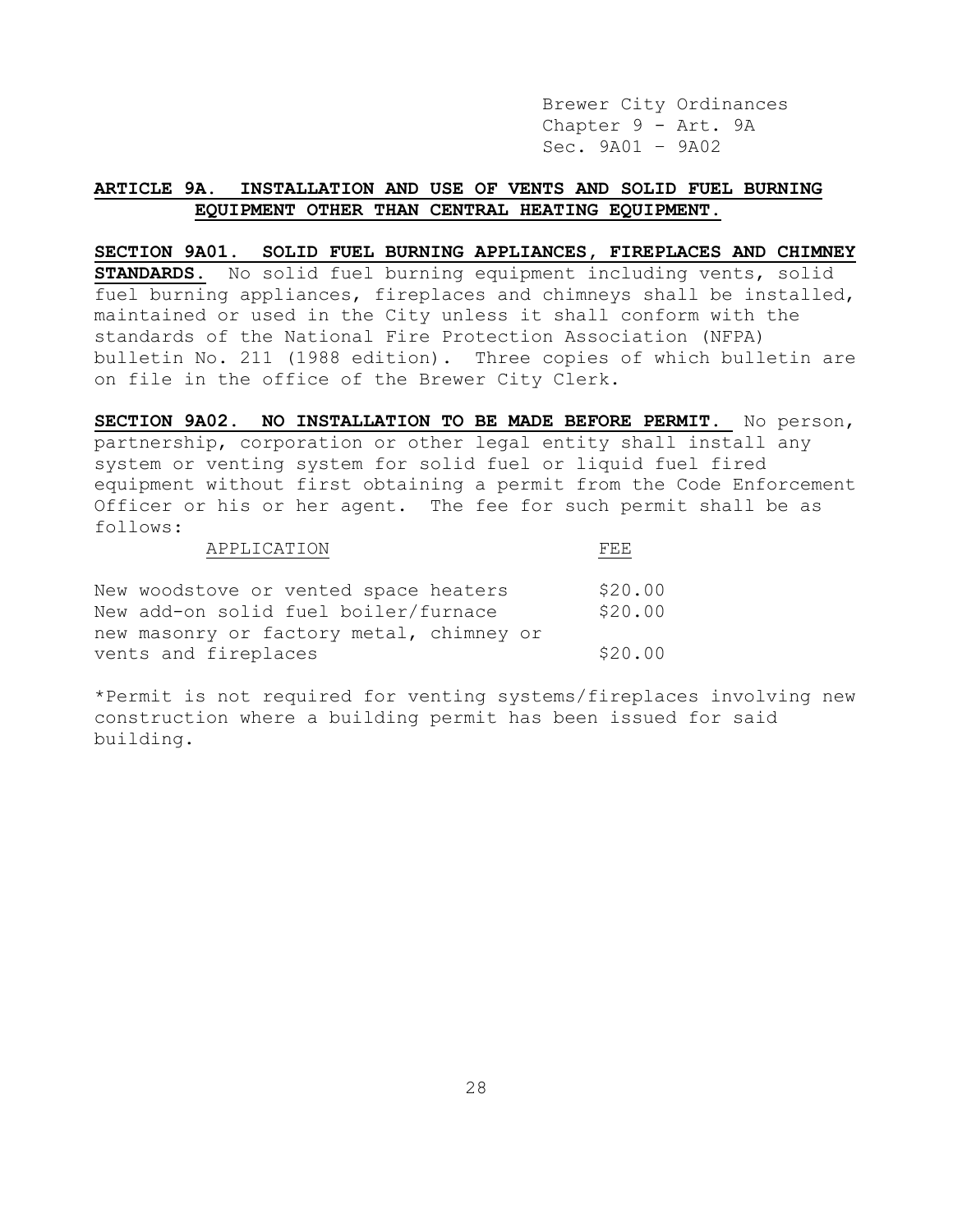Brewer City Ordinances Chapter 9 - Art. 9A Sec. 9A02.1 – 9A04

**9A02.1.** Any person, firm, corporation or other legal entity who shall commence any work for which a permit is required by this Ordinance without first having applied for a permit therefore shall pay double the permit fee fixed by this Ordinance for such work, provided, however, that this provision shall not apply to emergency work when it shall be proved to the satisfaction of the Code Enforcement Officer, or his or her agent, that such work was urgently necessary and that it was not practical to apply for a permit therefore before the commencement of the work. Following the effective date of this subsection, any person, firm, corporation or the entity who commences work before applying for a permit shall not be subject to paying double the permit fee shall be issued a verbal or written warning by the Code Enforcement officer, or his or her agent, that subsequent failures to apply for permits will result in the person, firm, corporation or other legal entity being subject to the payment of double the permit fee.

**SECTION 9A03. USE BEFORE INSPECTION PROHIBITED**. No new solid fuel burning equipment shall be operated in any dwelling, business or other structure until the same has been inspected and approved by the Code Enforcement Officer or his designated agent.

**SECTION 9A04.** Pursuant to Title 25 M.R.S.A. § 2465, the Fire Chief and or Officers in Charge shall have authority to make inspections and undertake investigations to determine whether the standards of the NFPA Code No. 211 have been complied with. In the event of a violation, the information obtained by the Fire Chief and or Officer in Charge shall be turned over to the Code Enforcement Officer or his or her designated agent for the purpose of prosecuting the violation of the standards of NFPA Code No. 211, as the same have been adopted under this Article.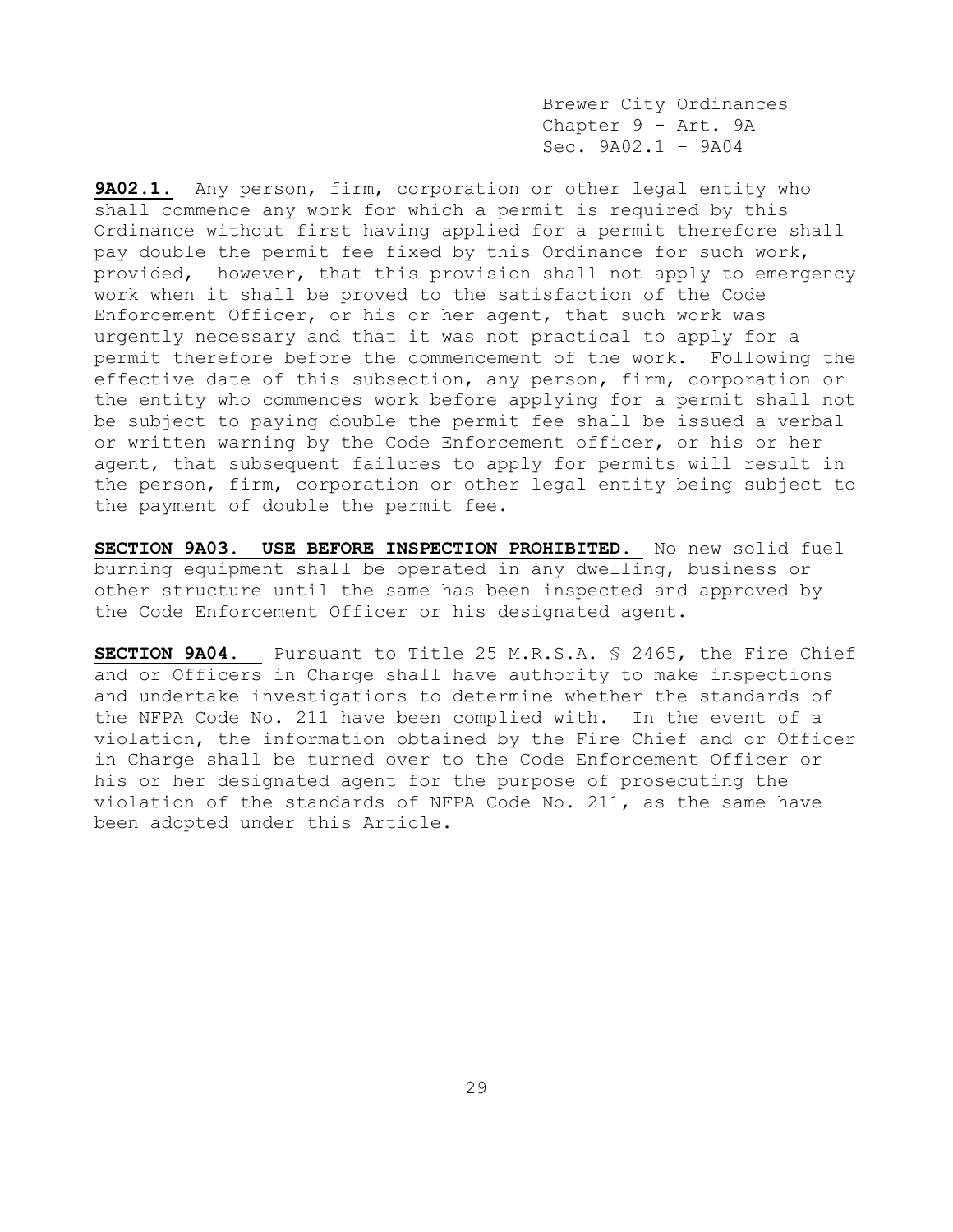Brewer City Ordinances Chapter 9 - Art. 9B Sec. 9B01 101 - 104

# **ARTICLE 9B RESIDENTIAL OUTDOOR BOILERS**

# **SECTION 9B01. GENERAL**

Section 101. TITLE. This Ordinance shall be known as the Residential Outdoor Boilers Ordinance.

Section 102. STATEMENT OF PURPOSE. The purposes of this Ordinance are to ensure that small residential outdoor boilers located outside residential structures are operated in a manner that limits particulate discharges, creates no nuisance to neighbors, and protects members of the community from harmful levels of smoke and other emissions.

Section 103. LEGISLATIVE INTENT AND FINDINGS.

- A. Residential outdoor boilers are alternative sources for heat and hot water production. Many burn inefficiently and create significant amounts of particulate and smoke discharges that threaten public health, welfare, and safety.
- B. It is the intent of this Ordinance to serve the City's compelling interest to promote, protect, and improve the health, safety, and welfare of the citizens of Brewer by regulating residential outdoor boilers within its borders.
- C. Authority for this Ordinance is found in Article VIII, Part 2, §1 of the State of Maine Constitution, and the "Home Rule" provisions of Title 30-a MRSA, §3001 et. seq. and the City of Brewer City Charter, Codes and Ordinances.

Section 104. VALIDITY AND SEVERABILITY. If any provision of this Ordinance or the application thereof to any person or circumstances is held to be invalid by any court of competent jurisdiction, such validity shall not affect other provisions or applications of this Ordinance which can be given effect without the invalid provisions or applications, and to this end, the provisions of this Ordinance are declared to be severable.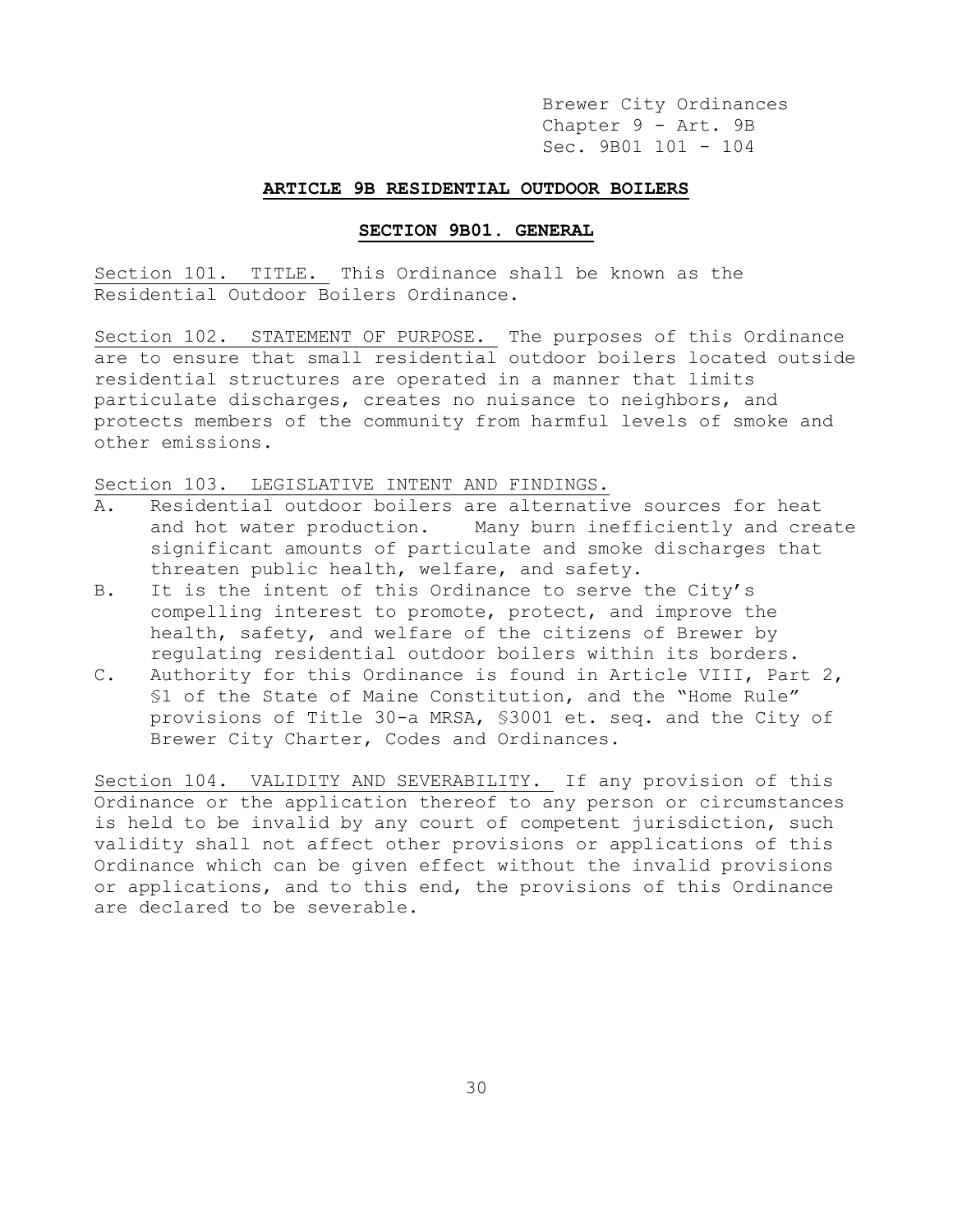Brewer City Ordinances Chapter 9 - Art. 9B Sec. 9B01 105 – 9B02 202

Section 105. CONFLICTS WITH OTHER CODES OR ORDINANCES. The provisions of this Ordinance shall not be construed to abrogate or annul the provisions of other Ordinances, codes or regulations, or to impair the provisions of private restrictions placed on property. Where this Ordinance imposes a greater restriction upon land, buildings or structures than is imposed by any such provision, the restrictions of this Ordinance shall prevail.

## **SECTION 9B02. PERMITS**

Section 201. PERMIT REQUIRED. No person shall install, use, or maintain a residential outdoor boiler within the City of Brewer without first having obtained a permit from the Code Enforcement Officer. Application for such permit shall be made to the Code Enforcement Officer on forms devised and provided by the Code Enforcement Officer. Fees collected with regard to these permits shall be set by the City Council and shall be amended from time to time.

Section 202. EXISTING RESIDENTIAL OUTDOOR BOILERS. Any residential outdoor boiler in existence, installed, and operating/operable on the effective date of this Ordinance shall be allowed to remain provided that the owner applies for and receives a permit from the Code Enforcement Officer within sixty (60) days of such effective date, and further provided, however, that upon the effective date of this Ordinance all the provisions hereof, except for those found in Section 301 (B) below, shall immediately apply to existing residential outdoor boilers. All of the provisions of this Ordinance shall continue to apply to existing residential outdoor boilers which received a permit, except in Section 301 (B) below. If the owner of a residential outdoor boiler does not received a permit within sixty (60) days of the effective date of this Ordinance, the residential outdoor boiler shall be removed or made inoperable by the owner at the owner's expense. "Existing" or "in existence" means that the residential outdoor boiler is in place on site and able to operate.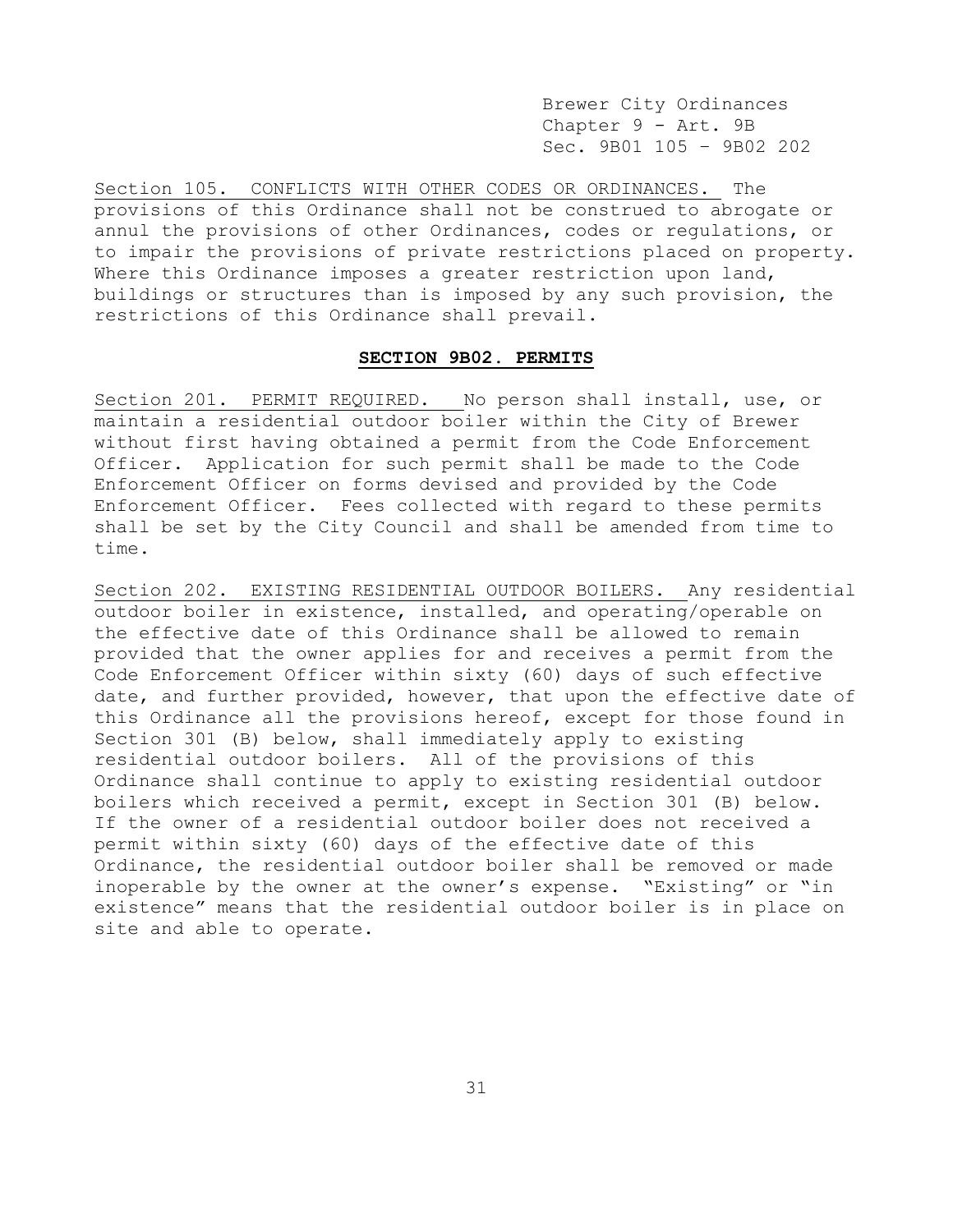Brewer City Ordinances Chapter 9 - Art. 9B Sec. 9B02 203

Section 203. SUSPENSION AND REVOCATION OF A PERMIT. A permit issued pursuant to this Ordinance may be suspended or revoked by the Code Enforcement Officer. Also any permit can be temporarily suspended by the Fire Chief or his or her designee and then referred to the Code Enforcement Officer for further action. Such suspensions or revocation can be enforced to protect the public health, safety, and welfare of the residents of the City of Brewer if or when any of the following conditions occur:

- A. Malodorous air contaminants from the residential outdoor boiler are detectable inside any property abutting that of the person whose land the boiler is located.
- B. The emissions of the residential outdoor boiler interfere with the reasonable enjoyment of life or property.
- C. The emissions from the residential outdoor boiler cause damage to vegetation or property.
- D. The emissions from the residential outdoor boiler are, or may be, harmful to human or animal health.
- E. It is found that improper fuels are being burned as found in Section 301 (A) below. A suspended or revoked permit may be reinstated once the condition that caused the suspension or revocation is remedied and reasonable assurances are given that such condition will not recur. Recurrence of a condition, which as previously resulted in suspension or revocation of a permit, shall be considered a violation of this Ordinance and be subject to the penalties provided in Section 601 below.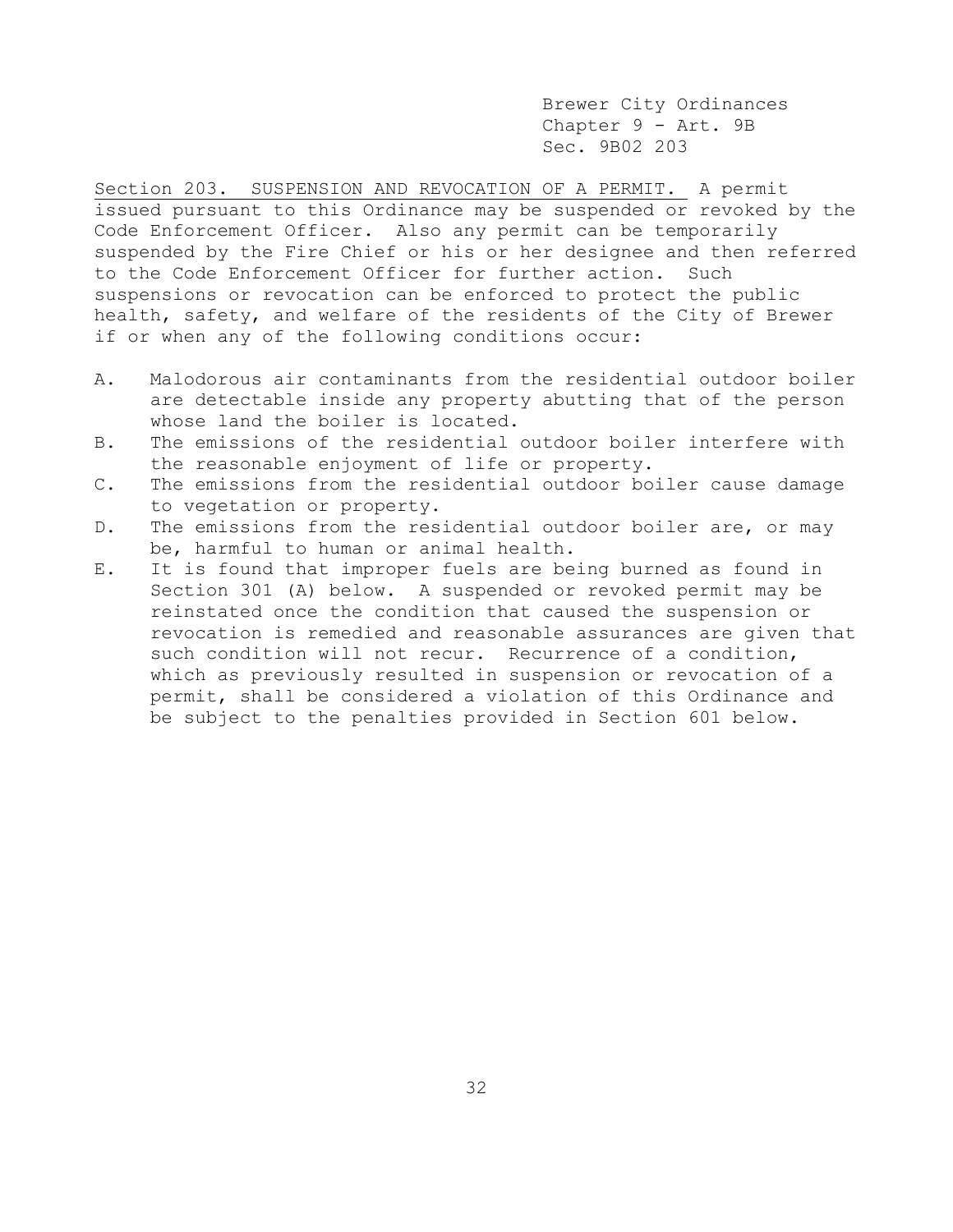Brewer City Ordinances Chapter 9 - Art. 9B Sec. 9B03 301

## **SECTION 9B03. SPECIFIC REQUIREMENTS**

### Section 301. SPECIFIC REQUIREMENTS.

- A. Permitted Fuel. Only firewood and untreated lumber and biomass fuels for burning, including but not limited to, pellet fuel, coal, corn cobs and fruit pits are permitted to be burned in a residential outdoor boiler as specified by the manufacturer. Burning of any and all other materials, including but not limited to, trash, cardboard, demolition debris and waste oil in a residential outdoor boiler is expressly prohibited.
- B. Distance Requirement. No residential outdoor boiler shall be installed less than 100 feet from a property line.
- C. Emissions Maximum. Particulate discharges shall be less than 24 grams per 100,000 British Thermal Units (BTU) per hour, as rated by a certified testing laboratory for the residential outdoor boiler manufacturer at the time of installation and at all times thereafter.
- D. Certification. Any residential outdoor boiler located in Brewer shall be certified to meet Standard 391 of Underwriters Laboratories (UL) by its manufacturer at the time of installation and at all times thereafter.
- E. Stack Height. The stack height of a residential outdoor boiler must be at least two (2) feet above the highest point of any structure within 100 feet of the boiler.
- F. Replacements. If a residential outdoor boiler is replaced or upgraded, a permit shall be required pursuant to Section 201 above and must comply with all Sections of this Ordinance.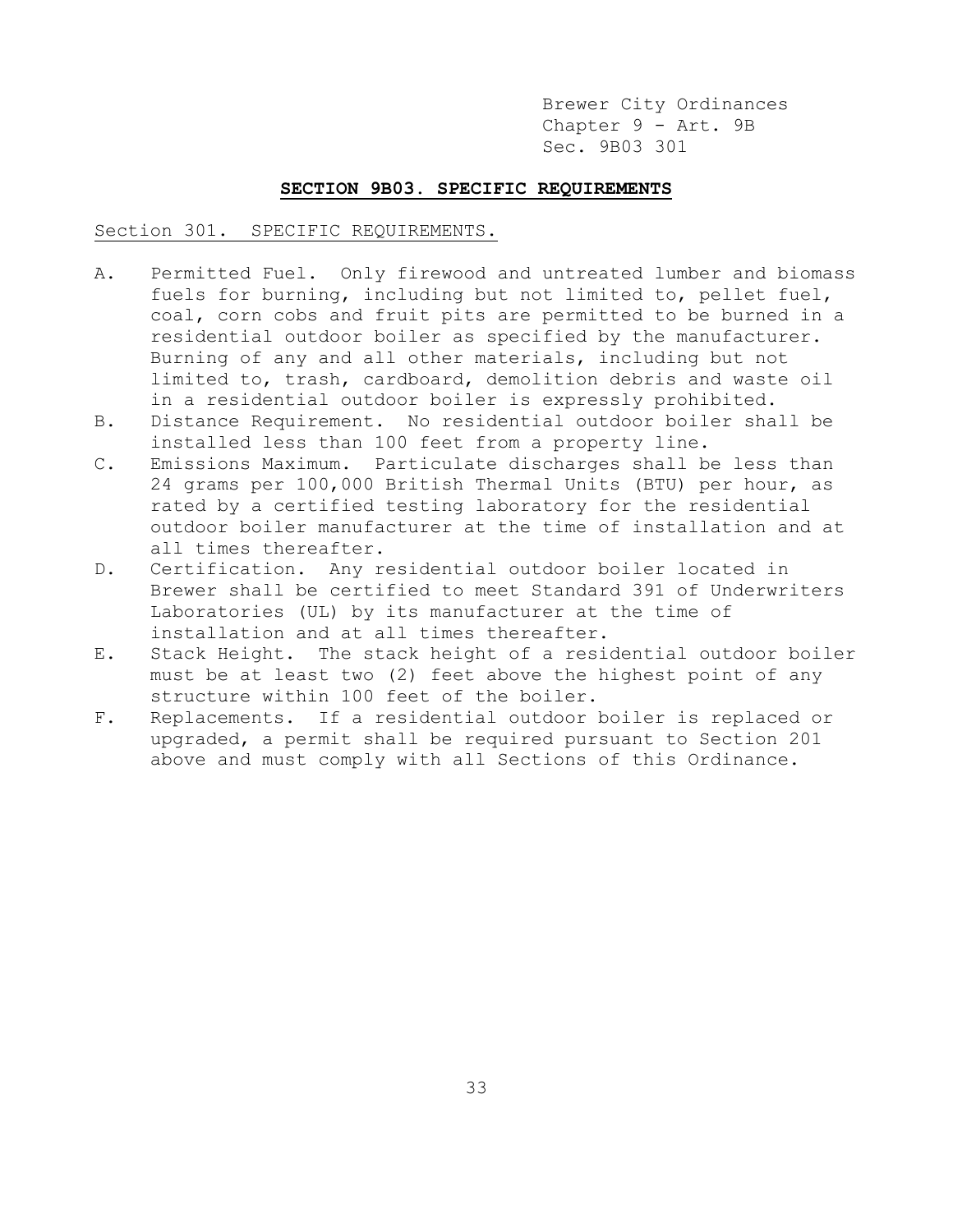Brewer City Ordinances Chapter 9 - Art. 9B Sec. 9B04 401

# **SECTION 9B04. APPEALS and WAIVERS.**

## Section 401. APPEALS AND WAIVERS.

- A. Appeals. A residential outdoor boiler owner may appeal, in writing, the Code Enforcement Officer's denial or suspension or revocation of a permit to the Brewer Zoning Board of Appeals in accordance with Chapter 34. The Board will consider such appeals in open session and may includes, at its discretion, testimony by the property owner, testimony by the Code Enforcement Officer, witnesses, and members of the general public. Any appeals upheld by the Board must find, at a minimum, that the Code Enforcement Officer substantially deviated from the conditions detailed in this Ordinance and state specifically what those deviations were as part of its decision. If the decision of the Code Enforcement Officer is upheld, the suspension or revocation of the permit will continue until such time as the boiler is brought into compliance with this Ordinance or discontinued from use. During the appeal process, however, the residential outdoor boiler shall not be used in order to protect the health, safety, and welfare of the City.
- B. Waivers. The Brewer Zoning Board of Appeals, in accordance with Chapter 34, shall retain the authority to grant waivers under this Ordinance due to extraordinary and undue hardship, upon written request of an affected property owner to the Board. The Board shall consider the waiver request in open session and may include, at its discretion, testimony of the property owner, the Code Enforcement Officer, and members of the general public. Any waiver granted shall not have the effect of nullifying the intent and purposes of this Ordinance and the Board may impose such conditions and requirements as it deems reasonable and prudent. If the Board denies the waiver request, the residential outdoor boiler in question must be brought into full compliance with this Ordinance or its use be discontinued immediately.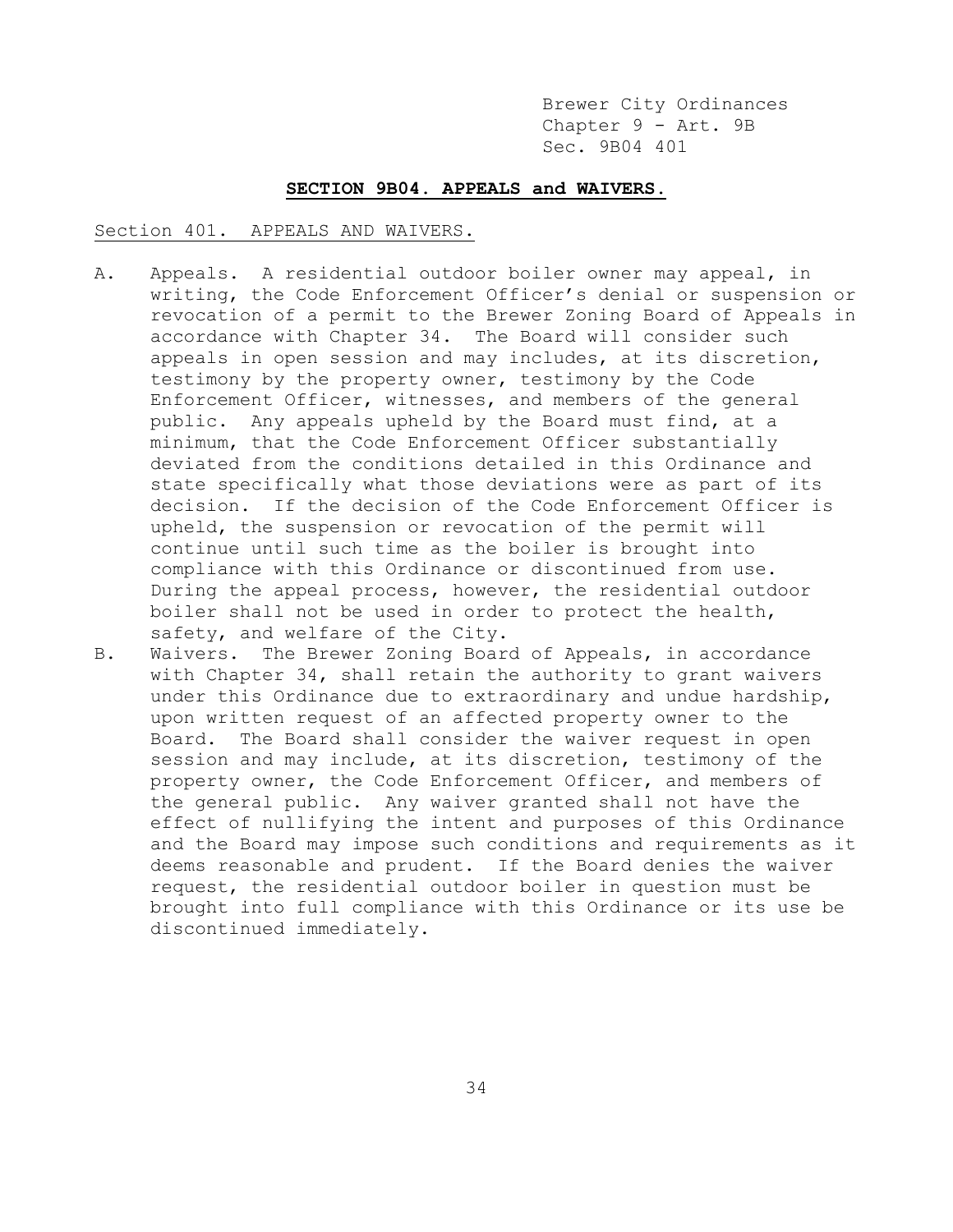Brewer City Ordinances Chapter 9 - Art. 9B Sec. 9B05 501

# **SECTION 9B05. DEFINITIONS**

Section 501. DEFINITIONS. The following words, terms and phrases, when used in this Ordinance, shall have the meanings ascribed to them hereunder, except where the context clearly indicates a different meaning:

**BIOMASS FUELS:** Biomass is the organic matter in trees, agricultural crops and other living plant material. It is made up of carbohydrates-organic compounds that are formed in growing plant life.

**BOILER:** A firebox and tank for heating water and storing it until utilized for the purpose of supplying hear or hot water.

**FIREWOOD:** Trunks and branches of trees and bushes, but does not include leaves, needles, vines, or brush smaller than one (1") inch in diameter.

**RESIDENTIAL OUTDOOR BOILER:** Any equipment, device, or apparatus, or any part thereof, that is installed, affixed, or situated outdoors for the purpose of combustion of fuel to produce heat or energy used as a component of a heating system providing heat for any swimming pool, Jacuzzi, spa, hot tub, or interior living or storage space.

**UNTREATED LUMBER:** Dry wood that has or has not been milled and dried, but has not been treated or combined with any petroleum product, chemical, preservative, glue, adhesive, stain, paint, or other substance. It may not contain nails, screws, or other similar attachments that, when burned, could create a threat to public health, safety, or welfare.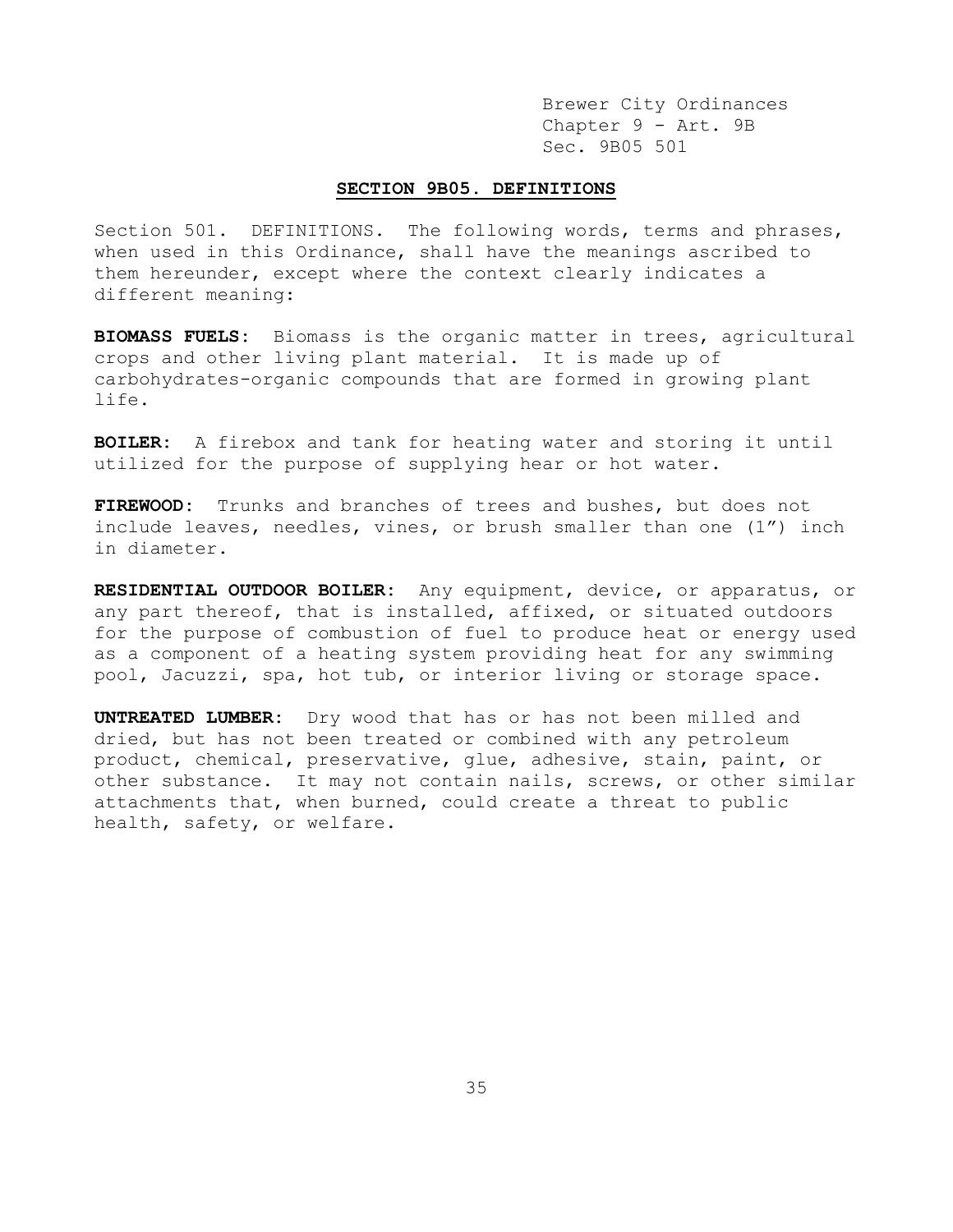Brewer City Ordinances Chapter 9 - Art. 9B Sec. 9B06

# **SECTION 9B06. PENALTIES**

Section 601. PENALTIES, ATTORNEYS FEES AND COSTS. Violations of this Ordinance shall be deemed a civil infraction and violators may be summonsed by the Code Enforcement Officer to Maine District Court or other court of competent jurisdiction. Owners of an offending residential outdoor boiler shall be assessed a penalty of \$100.00 to \$2,500.00 per violation with each day being considered a separate violation. Violators will also be responsible for any and all court fees, fines, and reasonable attorney's fees incurred by the City in prosecuting any violators or violations. Any future violations found by the Code Enforcement Officer will result in the property owner's permit being revoked permanently. The owner shall not be eligible for another permit.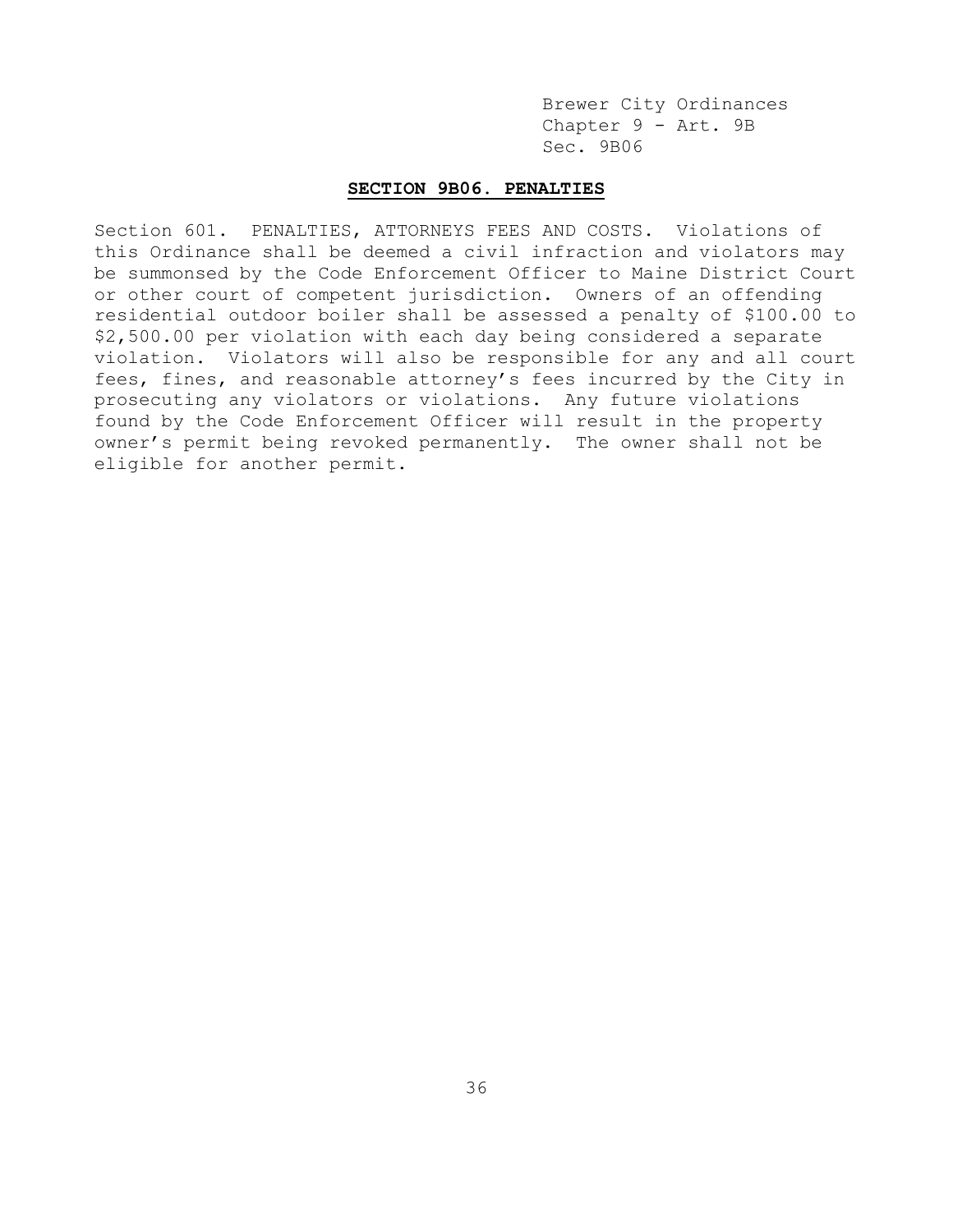Brewer City Ordinances Chapter 9 - Art. 10 Sec. 1001 - 1003

## **ARTICLE 10. PUBLIC DISPLAY OF GREENS AND TREES WITHIN AN OCCUPANCY.**

## **SECTION 1001. PUBLIC DISPLAY OF GREENS AND TREES**

The public display of greens and trees in occupancies such as mercantile, assembly, education, and business or like facilities must comply in one of the following ways:

- 1. A living tree, with its roots protected by a ball of earth and wrapped in burlap or similar material placed in a sturdy container and watered daily.
- 2. An artificial tree or greens, labeled or certified by the manufacturer as flame retardant or flame resistive.
- 3. A natural cut tree or greens located in an area protected by an approved automatic sprinkler system.
- 4. A natural cut tree or greens, sprayed or dipped by a commercial applicator using a tested and listed fire retardant formula.

Natural cut trees or greens shall have a certificate attached, stating the name of the formula, name of the applicator, and date of treatment. Treated trees must be watered on a daily basis. Natural cut trees or greens are not allowed in patient care facilities under any circumstances.

**SECTION 1002. PENALTY** Violation of this Article shall be punishable by a fine of no more than One Hundred (\$100.00) Dollars with each day being a separate violation. The City shall also be entitled to its reasonable attorney fees and costs for prosecuting a violation.

**SECTION 1003. PROSECUTION** The Fire Chief and or Code Enforcement Officer shall prosecute all violations under this Article.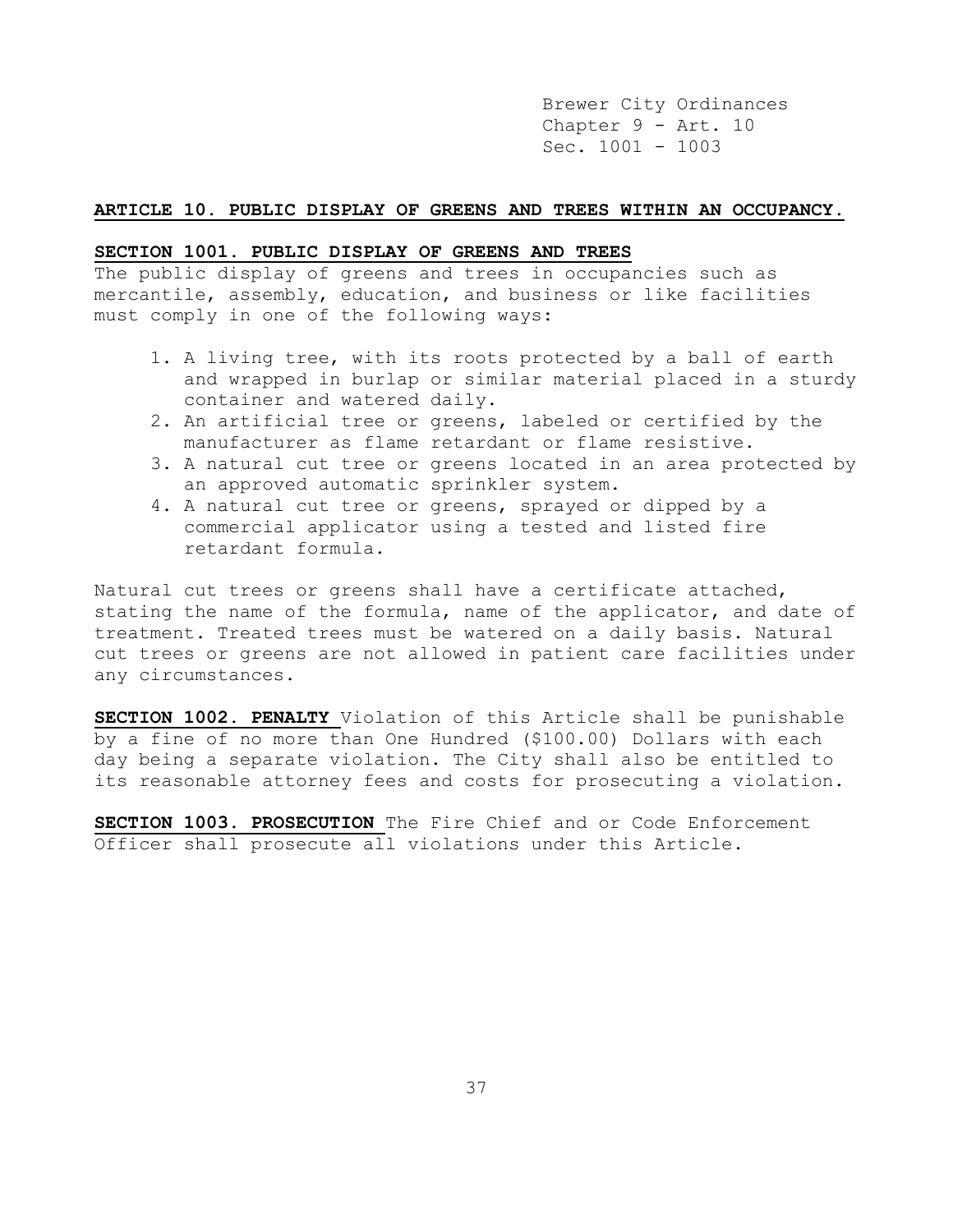Brewer City Ordinances Chapter 9 - Art. 11 Sec. 1101 - 1104

# **ARTICLE 11. TEMPORARY OR SEASONAL STRUCTURES, PLATFORMS, STAGES, SCAFFOLDS, CANOPIES AND TENTS.** (#1)

**SECTION 1101.** No person, firm, company, corporation, school, municipal department, religious organization or other entity may occupy, use or maintain any temporary or seasonal structure, as defined herein, for any included purpose without first having such structure inspected and approved by the Fire Chief or his or her designate. The Fire Chief or his or her designate may require emergency lighting, fire extinguishers, fire exits, flame retardant fabric(s), materials or construction similar to that of permanent structures before allowing any included use of any temporary structure. When required safety measures have not been provided for or are discontinued the Fire Chief or his or her designate may order the structure immediately closed to public use/occupancy.

**SECTION 1102.** Such approval shall be required for all temporary structures including those used as or for any of the following uses: gathering places, public assemblage, circuses, concert venues, arenas, exhibitions, traveling shows, educational occupancies, performances, displays or sleeping areas when any of these uses are intended for use by or actually used by fifty (50) or more persons at one (1) time. Tents with side-walls to be used for any of the aforementioned uses/occupancies intended for use by or actually used by fifty (50) or more persons at any one (1) time are also included.

**SECTION 1103.** Included are enclosed temporary retail areas, wholesale facilities, shelters or display areas over six hundred (600) square feet. Temporary or moveable performance, exhibition or display stages, seating facilities, bleachers or construction scaffolding(s) or temporary structures built or erected over streets, ways, driveways or sidewalks, public or private, so long as the way is open or susceptible to use by the public.

**SECTION 1104.** Included bleachers, elevated or raised seating and access/egress stairways/ramps must have sufficient signs, railings and lighting to help persons on such structures avoid falling and direct emergency egress.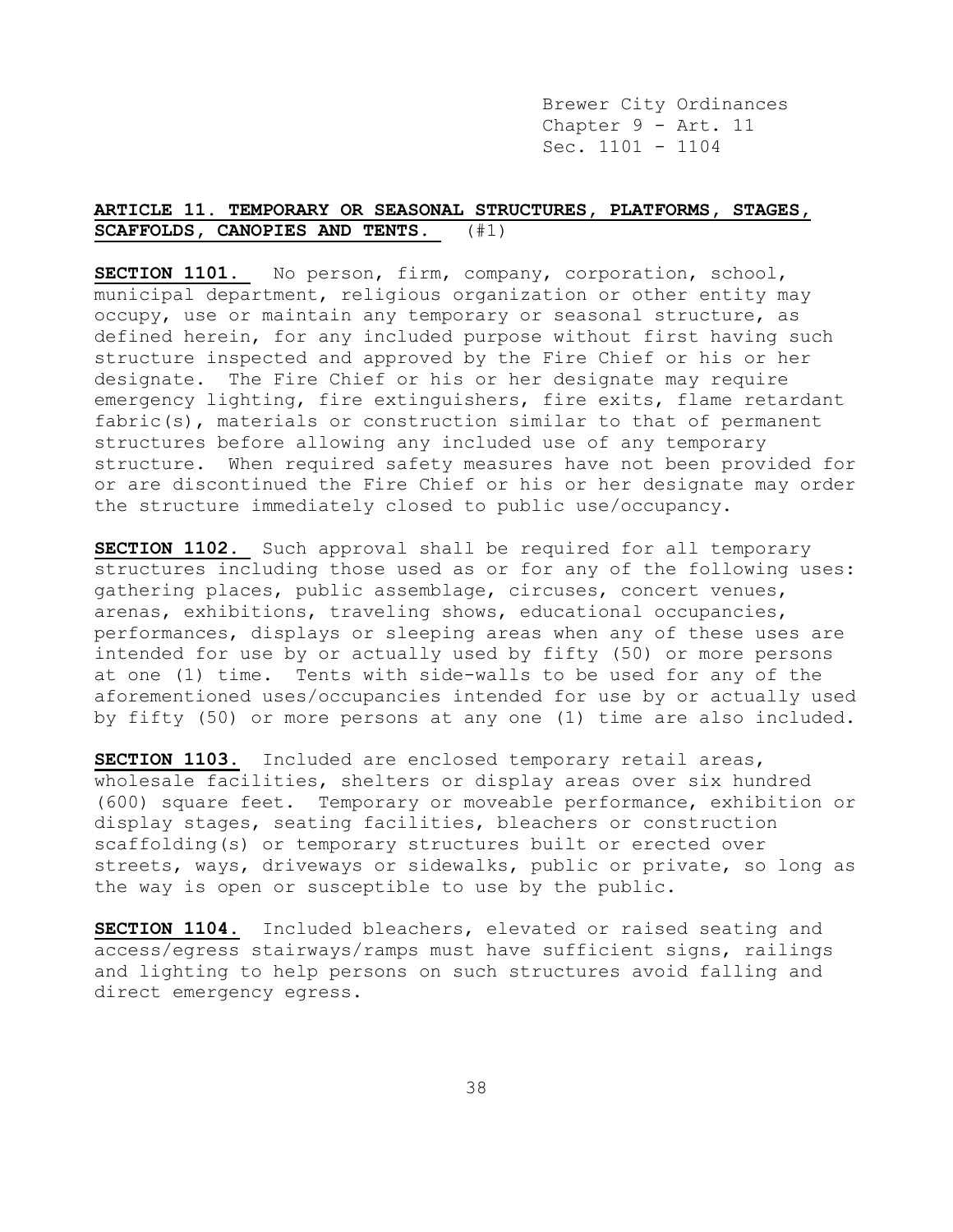Brewer City Ordinances Chapter 9 - Art. 11 Sec. 1105 - 1108

**SECTION 1105.** Air supported structures, piers, temporary stadiums, greenhouses, garages, barns, structures surrounded on two (2) or more sides by water or limited access highways and watercraft moored temporarily being or intended to be used for public, group or mass assemblage or occupancy by fifty (50) or more persons are hereby included in this Article. The number of persons referred to in this Article includes all persons/souls in/on the structure at any time regardless of their status as a ticket-holder, employee or otherwise.

**SECTION 1106.** Included are canopies or tents without sidewalls over twelve hundred (1200) square feet. Canopies or tents without sidewalls but which have fences, barricades or other obstructions around them or are erected between other structures such that open egress is blocked shall be subject to inspection and approval if over six hundred (600) square feet in area.

**SECTION 1107.** Where any group of temporary structures, smaller than those covered by this Article, are erected or assembled in proximity to each other such that less than ten (10) feet of open space exists between them on all sides, and their aggregate area or capacity exceeds the size of structures controlled by this Article, they shall then be viewed as one structure. Ten (10) foot spacing between tents and other obstructions to passage must be outside of any tent stake lines. This Article also applies to temporary structures, as herein defined, within other temporary structures or within permanent structures.

**SECTION 1108.** Included as temporary use structures are trailers, and other mobile or transportation devices, open to the public that are over three hundred (300) square feet or designed for occupancy by or actually occupied by twenty-five (25) or more persons at one (1) time, wherein the users enter the structure/device. These temporary structures/devices include those used for performances, exhibits, retail spaces, temporary lodging, dining or displays that are enclosed. Enclosed means to have sidewalls or other effective barriers to open egress including lacking stairways or ramps to provide easy egress when or where needed.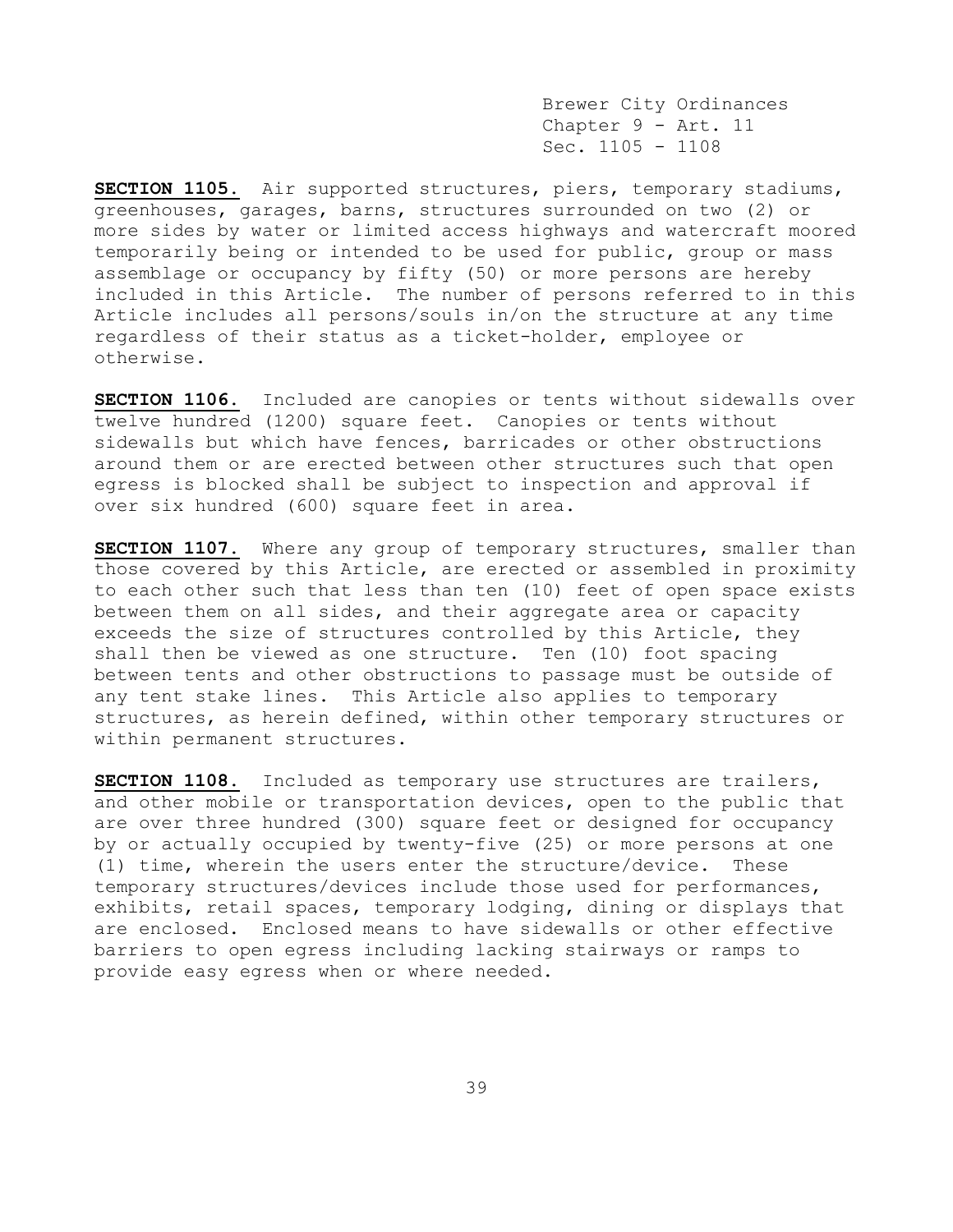Brewer City Ordinances Chapter 9 - Art. 11 Sec. 1109 - 1113

**SECTION 1109.** Outdoor seating areas with a capacity of or planned for more than three hundred (300) persons using furniture, folding chairs, bleachers, benches or festival seating where the seating area is fenced or egress is effectively blocked shall be subject to this Chapter.

**SECTION 1110.** Said inspections and approval may include, among other things; safety aspects involving flammable ratings of materials and fabrics; safety of temporary, short term or permanent systems for heating, cooking, electric, gas and utility services; emergency lighting; exiting facilities; tripping hazards; fire alarms and fire extinguishers, use of fireworks or open flames, ventilation, control of animals and structural strength and or stability.

**SECTION 1111.** Approval for use of a temporary or seasonal structure or use will not be granted if the erection or use of that structure will block required access or egress to a permitted occupancy unless that occupancy/use is suspended for the term of the temporary use. Also temporary or seasonal uses may only block access to a fire hydrant, fire lane, sprinkler system or other fire protection system if specifically approved by the Fire Chief or his or her designate. All temporary occupancies must provide access to the temporary use site by fire, emergency medical and law enforcement personnel and equipment subject to the Authority Having Jurisdiction.

**SECTION 1112.** This Article references and incorporates, but is not limited by, the National Fire Protection Association's code NFPA 102, 1995 edition, with the Brewer Fire Chief and the Brewer Code Enforcement Officer each being the Authority Having Jurisdiction as defined by NFPA.

**SECTION 1113. PENALTY.** In the event there is a violation of this Article, the City shall be entitled to injunctive relief and a penalty of not less than One Hundred (\$100.00) Dollars nor more than Two Thousand Five Hundred (\$2,500.00) Dollars, each day being a separate violation. The City shall also be entitled to its reasonable attorney fees and costs for successfully prosecuting an injunction and/or violation of this Article.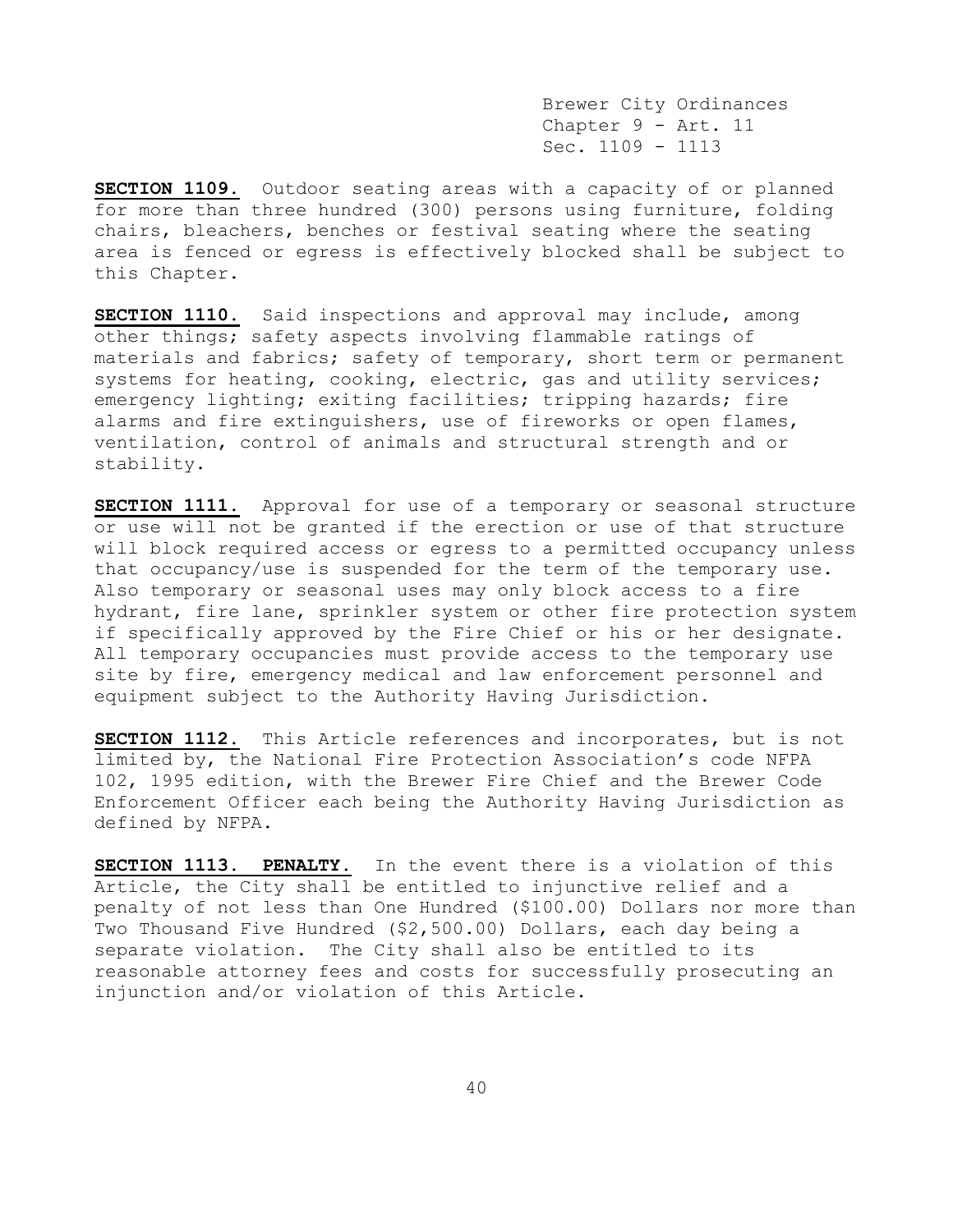Brewer City Ordinances Chapter 9 - Art. 12 Sec. 1201 – 1A03

### **ARTICLE 12. NFPA 101 LIFE SAFETY CODE** (#3)

# **SECTION 1201. SECTION 1A01. ADOPTION OF NFPA 101 LIFE SAFETY**

**CODE.** Pursuant to the authority granted to the City under Title 30- 1 MRSA Section 3003, as amended, the "Code" for Safety to Life from Fire in Buildings and Structure", hereinafter referred to as the NFPA 101 Life Safety Code" 2003 edition, adopted by the National Fire Protection Association, Inc., is hereby adopted by reference as the Life Safety Code for the City of Brewer. In addition to the above the NFPA 80, 1999 edition "Standard for Fire Doors and Fire Windows" is also herewith adopted by reference.

**SECTION 1A02. RECORDING.** One (1) copy of the NFPA 101 Life Safety Code shall be kept on filed in the office of the Brewer City Clerk for public reference.

SECTION 1A03. ENFORCEMENT. The NFPA 101 Safety Code shall be enforced by the Fire Chief and the Code Enforcement Officer of the City of Brewer or their duly authorized agents acting as the authority having jurisdiction under the code.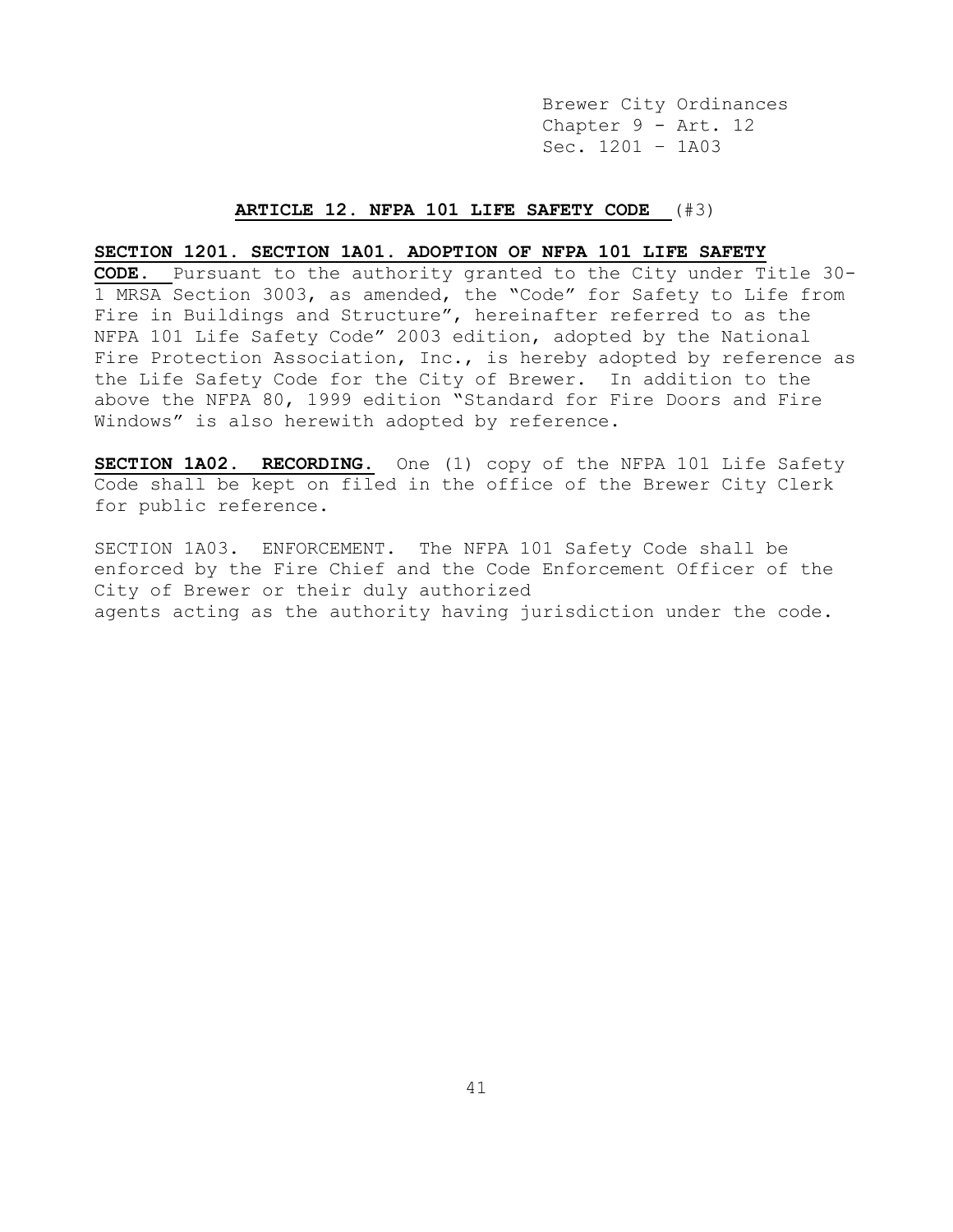Brewer City Ordinances Chapter 9 - Art. 13 Sec. 1301 – 1304

# **Article 13. COST RECOVERY FOR SERVICES** (#10)

**Section 1301. Purpose.** The City is engaged in providing fire suppression, fire and public safety, and other emergency response services, and in consideration of services rendered, desires to establish the restitution policy for fire and public safety services as set forth in this Article.

**Section 1302. Authority.** This Article is adopted pursuant to and consistent with the Municipal Home Rule Powers as provided for in Article VIII, Part 2, Section 1, of the Constitution of the State of Maine, and Title 30-A M.R.S.A. § 3001.

# **Section 1303. Applicability**

**Section 1303.1.** The provisions of this Article shall govern all emergency and non-emergency incident scenes to which the Brewer Fire and/or Police Departments are dispatched or requested by the Penobscot County Communication Center, written mutual aid agreement, or any State or local agency including, but not limited to: control or confine hazardous materials; extinguish fire; respond to motor vehicle/traffic incident; remove or mitigate safety hazards; or provide overall scene safety.

**Section 1303.2.** This Article shall be applicable to all individuals or entities who receive emergency or non-emergency services provided by the Brewer Fire and/or Police Departments, as specified in this Article.

**Section 1304. Responsibility.** Parties to any incident to which this Article is applicable (i.e., "Responsible Party") shall provide the Brewer Public Safety Director and/or Incident Commander with sufficient personal and insurance information, including, but not limited to policy numbers and contact information for their underwriters and agents, to enable the City of Brewer to file claims with the Responsible Party's insurance carrier(s) or a third-party agency to recover the costs incurred during the incident.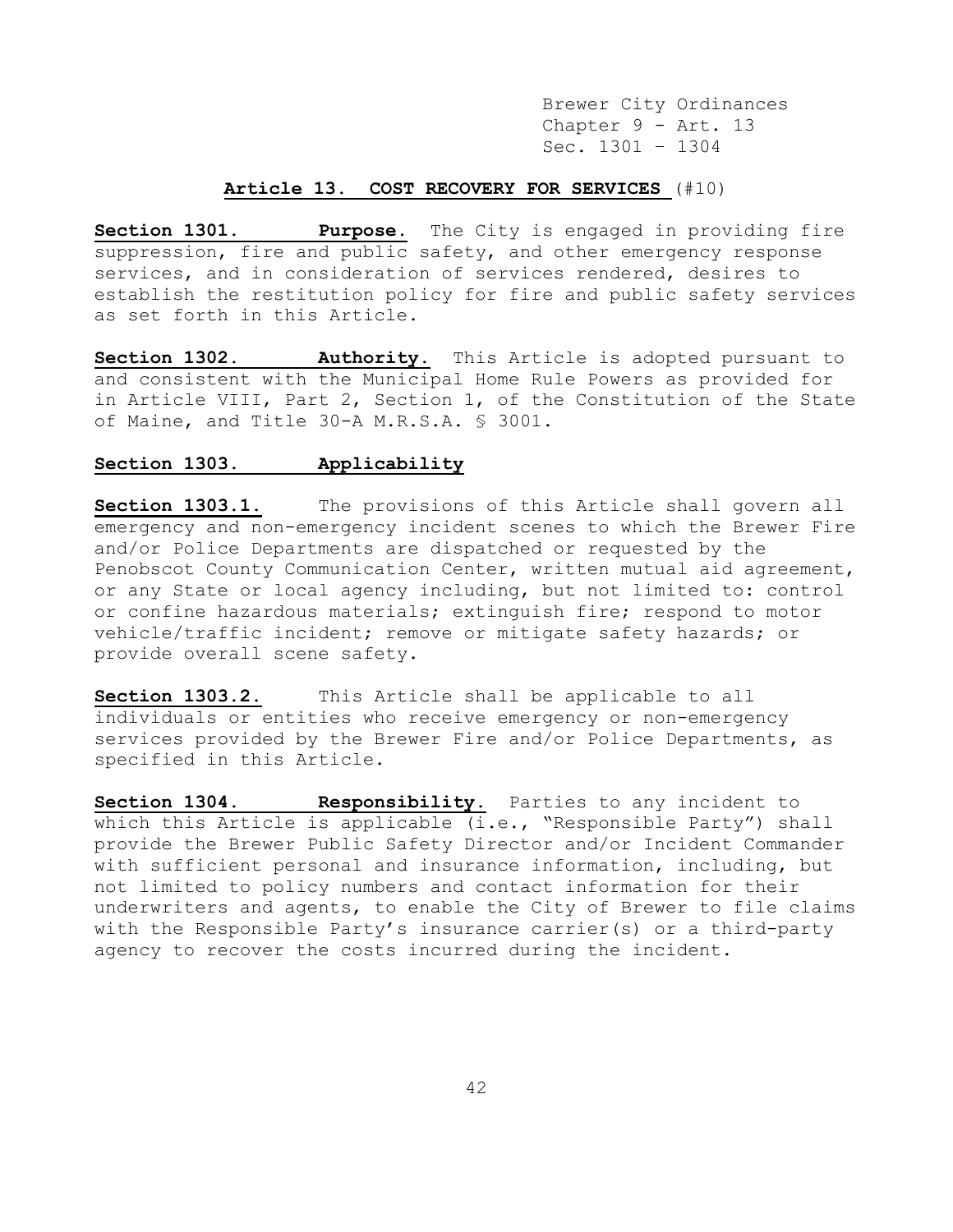Brewer City Ordinances Chapter 9 - Art. 13 Sec. 1305 – 1307

**Section 1305. Establishment of Fees.** The Brewer Public Safety Director shall establish and update as needed a schedule of fees for the delivery of emergency and non-emergency services by the Brewer Fire and Police Departments for personnel, supplies, and equipment to the scene of emergency and non-emergency incidents. The schedule of fees shall be based on actual costs of the services and that which is usual, customary, and reasonable, which may include any services, personnel, supplies, and equipment and may also include costs incurred by other City departments participating in the incident response.

# **Section 1306. Restitution and Billing Procedure.**

**Section 1306.1 .** The City may seek restitution for costs of City services by filing claims with the Responsible Party's insurance company. The City is authorized to enter into a cost recovery agreement with a third-party billing company for the billing and collection of fees for Fire Department services through the filing of insurance claims. All such claims shall be submitted in the name of the City. The City shall only seek restitution for services from insured individuals or companies.

**Section 1306.2.** The Finance Director is authorized to institute legal action to collect insurance claims that remain outstanding for more than 60 days. Any legal and late fees associated with the attempt to collect outstanding payments incurred by the City shall be added to and in addition to the original claim. The Finance Director is authorized to write off claims, when a claim is not paid with a valid reason (e.g., insured but not at fault, not covered) or if all attempts to contact the insurance company fail by any common method available.

**Section 1307.** Administration and Enforcement. It shall be the duty of any third-party billing company with a valid cost recovery agreement with the City to effectively pursue the requirements of this Article for payment of services rendered by the City as specifically outlined herein.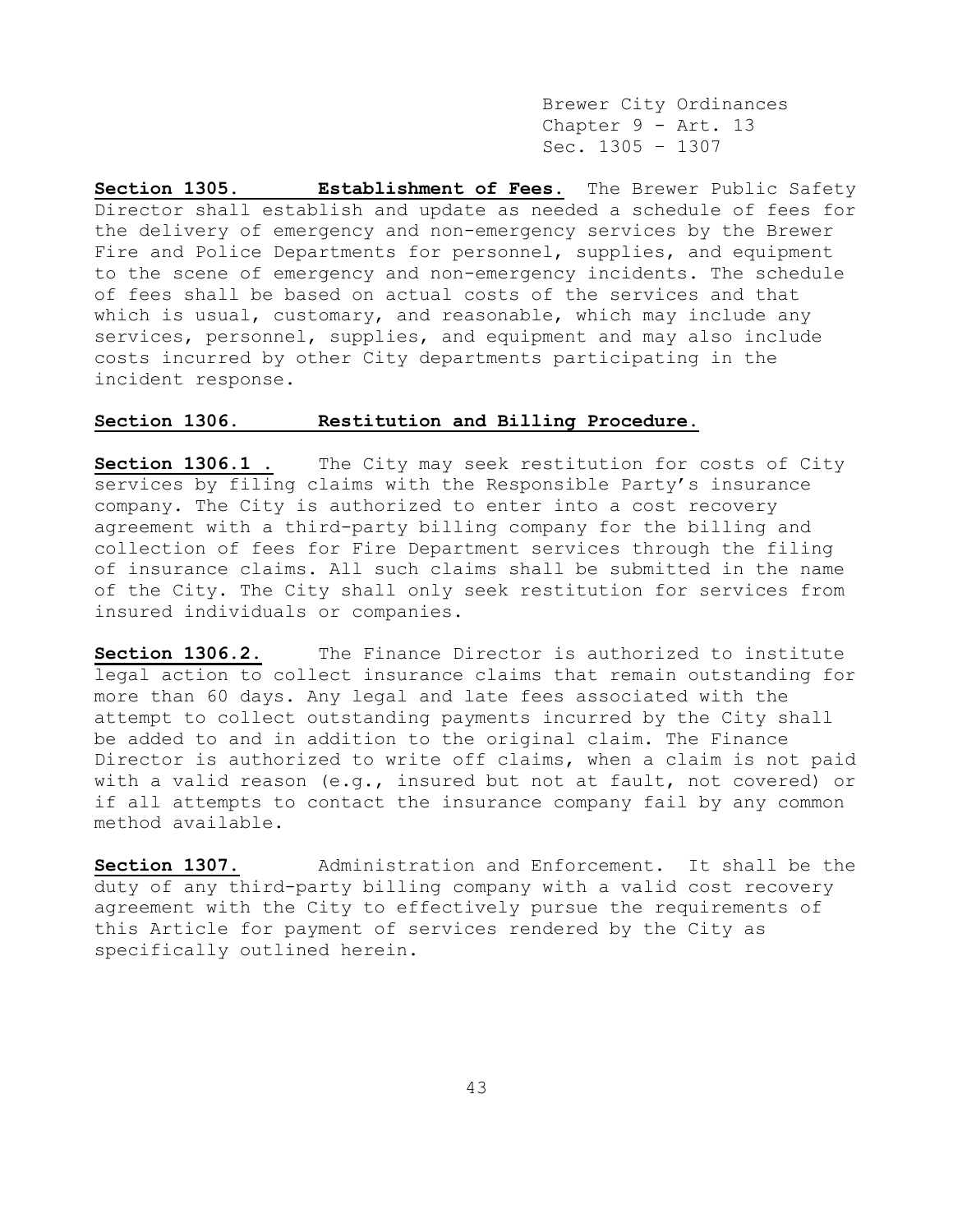Brewer City Ordinances Chapter 9 - Art. 13 Sec. 1309 - 1311

**Section 1309.** Insurance Requirements. The third-party billing company shall at all times have valid General Liability insurance policy, a Cyber Liability policy, an Errors and Omissions Policy, and the City shall be named as an additional insured on such policies.

Section 1310. Severability. Sections of this Article shall be deemed severable. In the event any section, clause, or provision of this Article is declared invalid, the same shall not affect the validity of this Article as a whole or any part thereof other than the part so declared to be invalid.

**Section 1311.** Conflict with Other Sections. This Article shall not in any way impair or remove the necessity of compliance with any other applicable rule, ordinance, regulation, bylaw, permit, or provision of law.